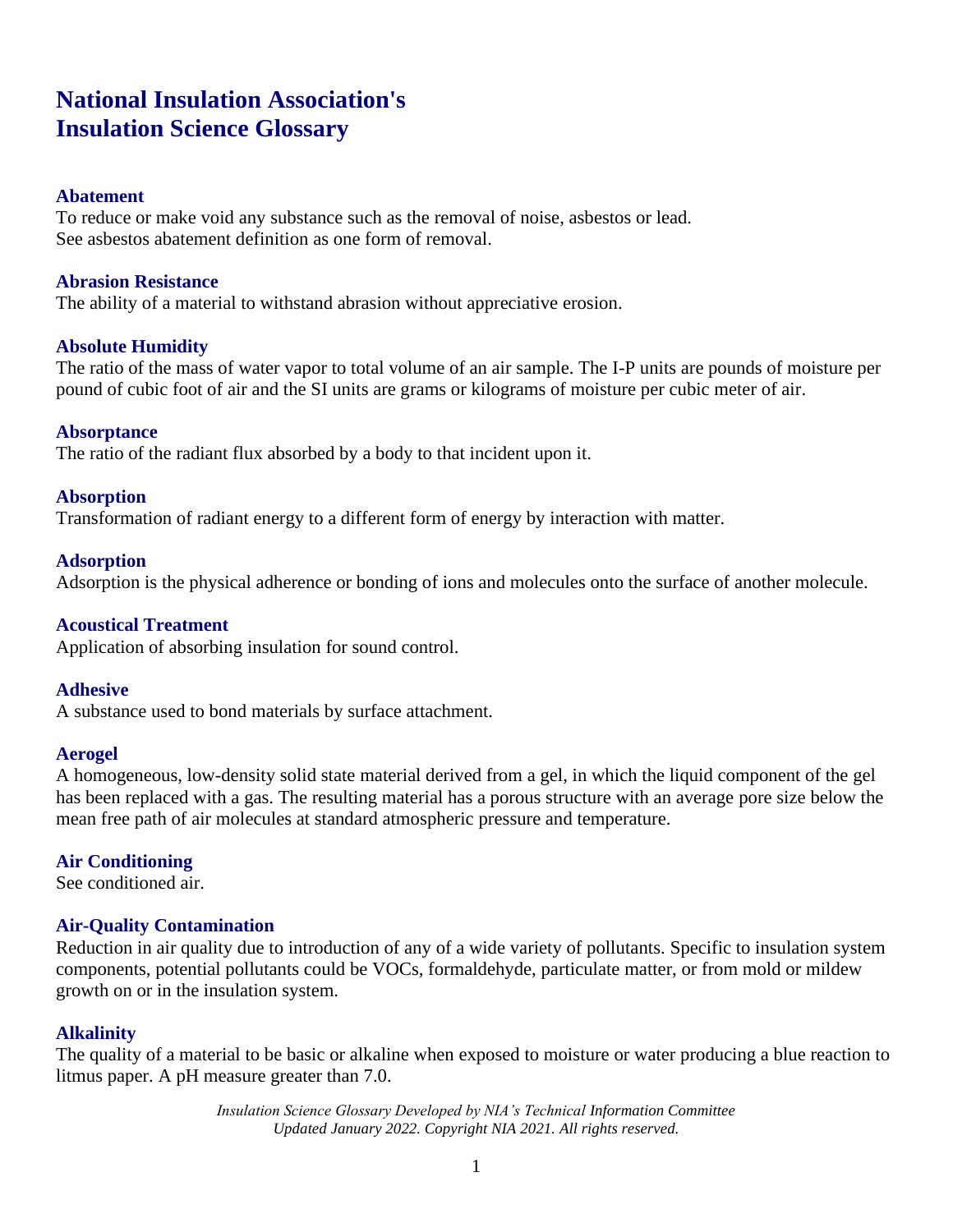#### **Ambient**

Surrounding-encompassing (Generally applied to temperature, humidity and atmospheric conditions).

### **Ambient Temperature**

The average temperature of the medium, usually air, surrounding the object under consideration.

#### **Annular Space (Annulus)**

The distance between a penetrating item and the surrounding opening.

#### **Anti-Abrasive Coating**

Cushioning material applied where insulation contacts the pipe, duct, vessel or adjacent insulation to prevent eroding of either or both.

### **Anti-Sweat**

Any application that prevents condensation.

#### **Apparent Thermal Conductivity**

A thermal conductivity assigned to a material that exhibits thermal transmission by several modes of heat transfer resulting in property variation with specimen thickness, or surface emittance. (See conductivity, thermal).

#### **Apparent Thermal Resistivity**

A thermal resistivity assigned to a material that exhibits thermal transmission by several modes of heat transfer resulting in property variation with specimen thickness, or surface emittance. (See resistivity, thermal, R-value).

#### **Appearance Covering**

Materials used to improve the aesthetics of the finished insulation.

#### **Application Temperature Limits**

Minimum and maximum temperatures between which it is usually safe to service finishes, adhesives and sealants without endangering the integrity of the material.

#### **Area Weight**

Weight per unit area for a specified sample, in units of lbs/ft<sup>2</sup> (kg/m<sup>2</sup>).

#### **Asbestos Abatement**

A procedure for the removal, enclosure or encapsulation of asbestos containing materials from buildings or areas.

#### **ASJ: All Service Jacket; (Traditional Paper type )**

A white, flexible reinforced lamination with Paper as exposed layer which is used as a vapor retarder and finish for pipe, tank and equipment insulation.

### **ASJ: All Service Jacket; (Polymeric film type)**

A white, flexible reinforced lamination with Polymeric film as exposed layer which is used as a vapor retarder and finish for pipe, tank and equipment insulation.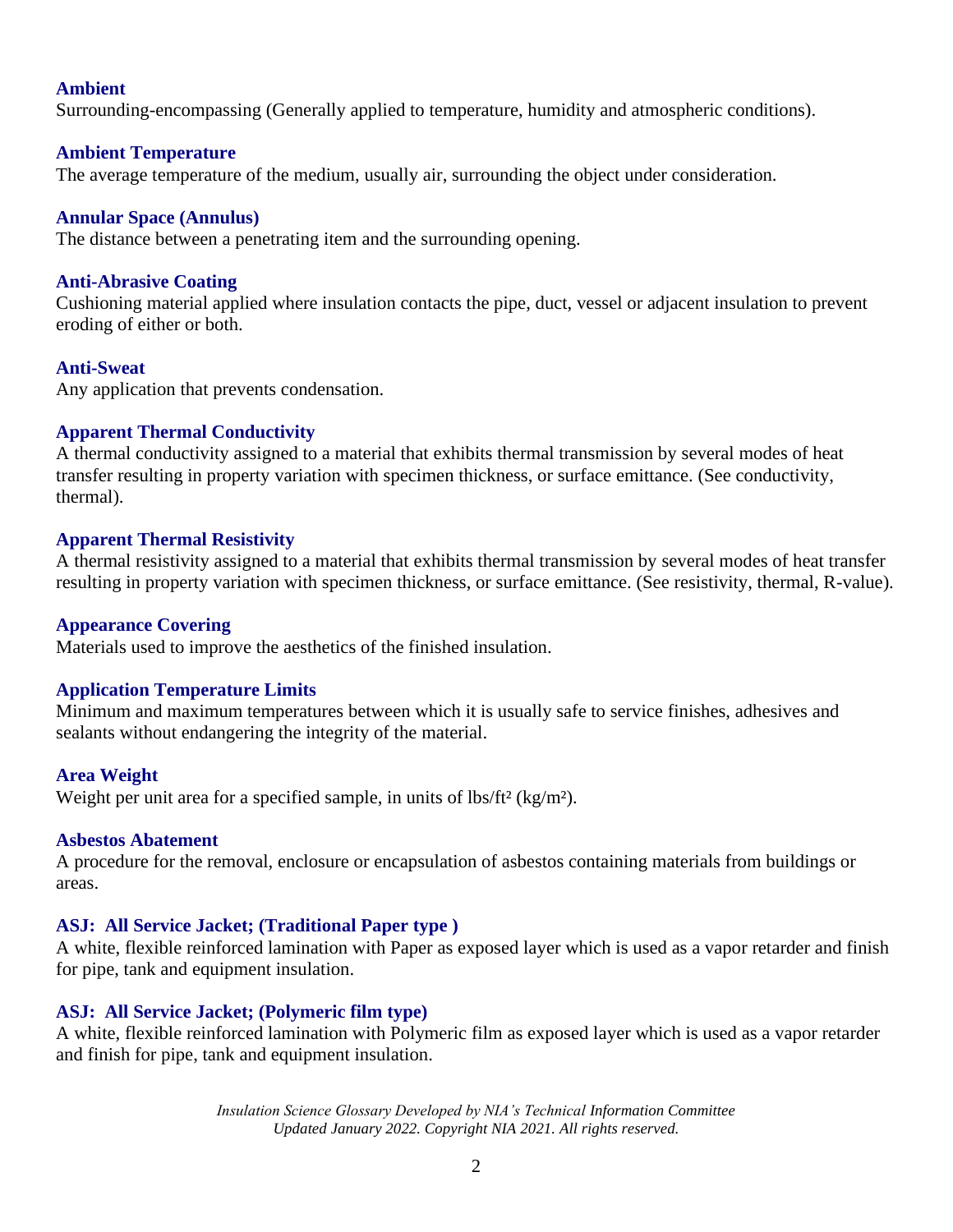## **Asphalt Cut-Back**

Petroleum asphalt coating with mineral solvents. (This is a vapor-retarder mastic).

## **Asphalt Emulsion**

A colloidal dispersion of petroleum asphalt coating with water. (This is a breather mastic).

## **ASTM International**

ASTM International provides a global forum for the development and publication of international voluntary consensus standards for materials, products, systems, and services.

## **Attenuation**

The limiting of sound propagation from one area to another.

### **Bands**

Strapping used to fasten insulation and/or jacketing in place.

## **Batt**

Blanket insulation manufactured to dimensions as required by a specific application.

## **Beading**

Process of curling the edge of metal jacketing to accommodate sealing.

## **Bedding Compound**

A plastic material (mastic) used to imbed insulation. Acts as a cushion, anti-abrasive and adhesive.

## **Bends (Tube Turns)**

Pipe, factory or field formed, to pre-determined radii.

### **Binder**

Substance contained in insulation material that stabilizes the fibers (sometimes called a thermal setting resin).

### **Blackbody**

The ideal, perfect emitter and absorber of thermal radiation. It emits radiant energy at each wavelength at the maximum rate possible as a consequence of its temperature, and absorbs all incident radiance.

### **Blanket Insulation**

A relatively flat and flexible insulation in coherent sheet form furnished in units of substantial area.

### **Blanket Insulation, Metal Mesh**

Blanket insulation covered by flexible metal-mesh facings attached on one or both sides.

### **Bleeding**

The diffusion of coloring through a coating from its base or substrate (such as bleeding of asphalt mastic through a paint top coat).

### **Blister**

Rounded elevation of the surface of a mastic resembling a blister on the human skin, usually the entrapment of air or vapor.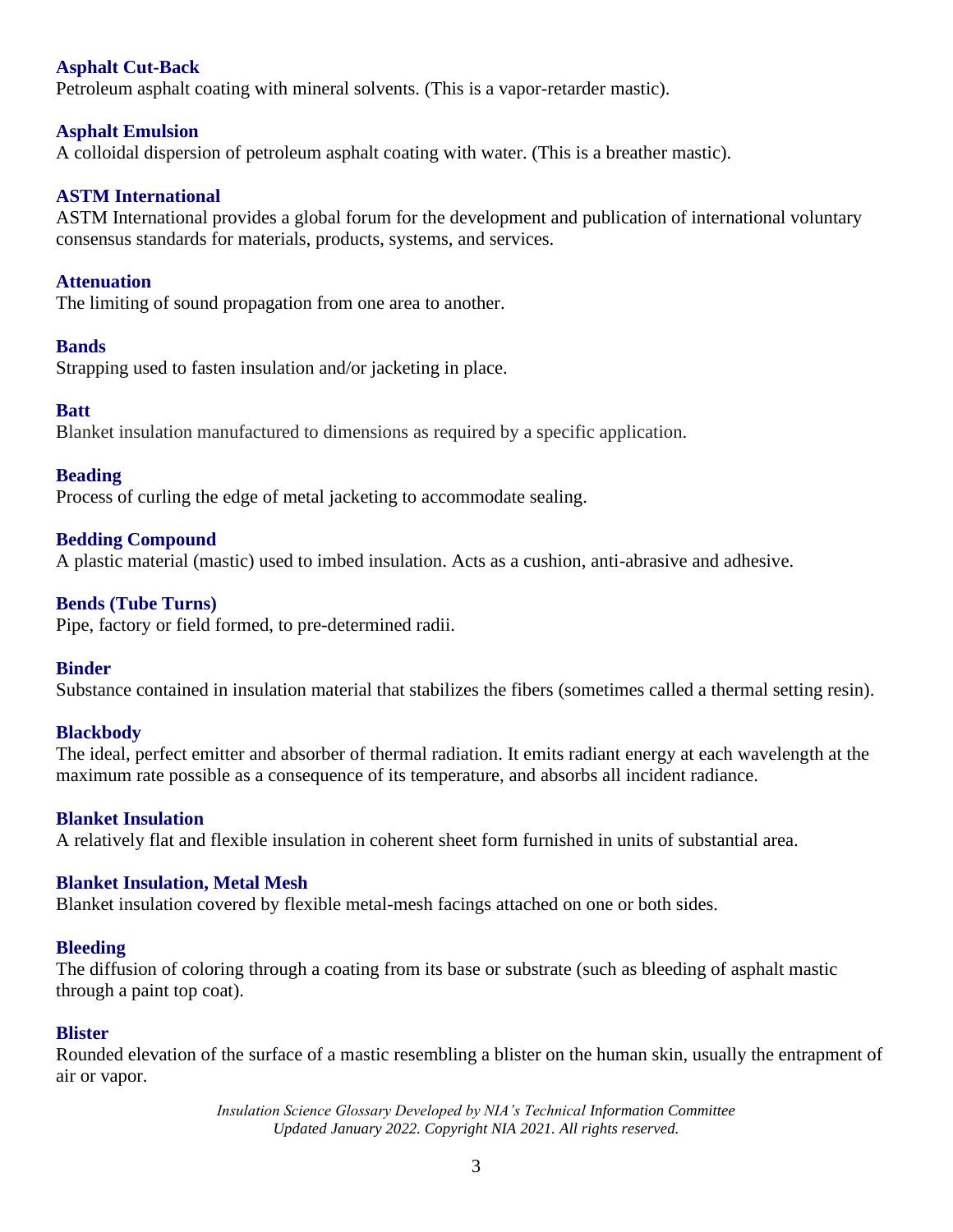### **Block Insulation**

Rigid insulation preformed into rectangular units.

#### **Board Insulation**

Semi-rigid insulation preformed into rectangular units having a degree of suppleness, particularly related to their geometrical dimensions.

### **BOCA**

Building Officials and Code Administrators.

### **Body**

The viscosity or consistency of a mastic or coating.

#### **Bond Strength**

The force in tension, compression, cleavage or shear required to break an adhesive assembly.

### **Bonding Time**

The time required for an adhesive to reach its optimum bonding strength.

#### **Box Rib**

Aluminum sheet formed to have alternating parallel grooves and ridges with a cross section approximating a square wave.

#### **Box Trench**

Built-up enclosure either in a shallow trench or buried underground.

#### **Branch**

Distribution piping or ductwork, same as a main duct except, smaller and from or returning to the main, serving two or more runouts.

### **Breather Coating**

A weather barrier coating designed to prevent water (rain, snow, sleet, spillage, wash water, etc.) from entering the insulation system, while still allowing the escape of small quantities of water vapor resulting from heat applied to the moisture entrapped in the insulation.

### **British Thermal Unit (Btu)**

The amount of heat required to raise one pound of water one degree Fahrenheit at 59 F., specifically 778.26 ft. lbs.

#### **Building Envelope Insulation**

Insulation materials or systems used to encapsulate the building space or portions of the building that are normally conditioned with heating or cooling. The envelope includes floors, walls, and roofs. Building envelope insulation may also be applied around unconditioned spaces to prevent unwanted heat flow.

### **Built-Up Roof**

A composition roof composed of layers of roofing felt mopped with hot asphalt and usually topped with gravel.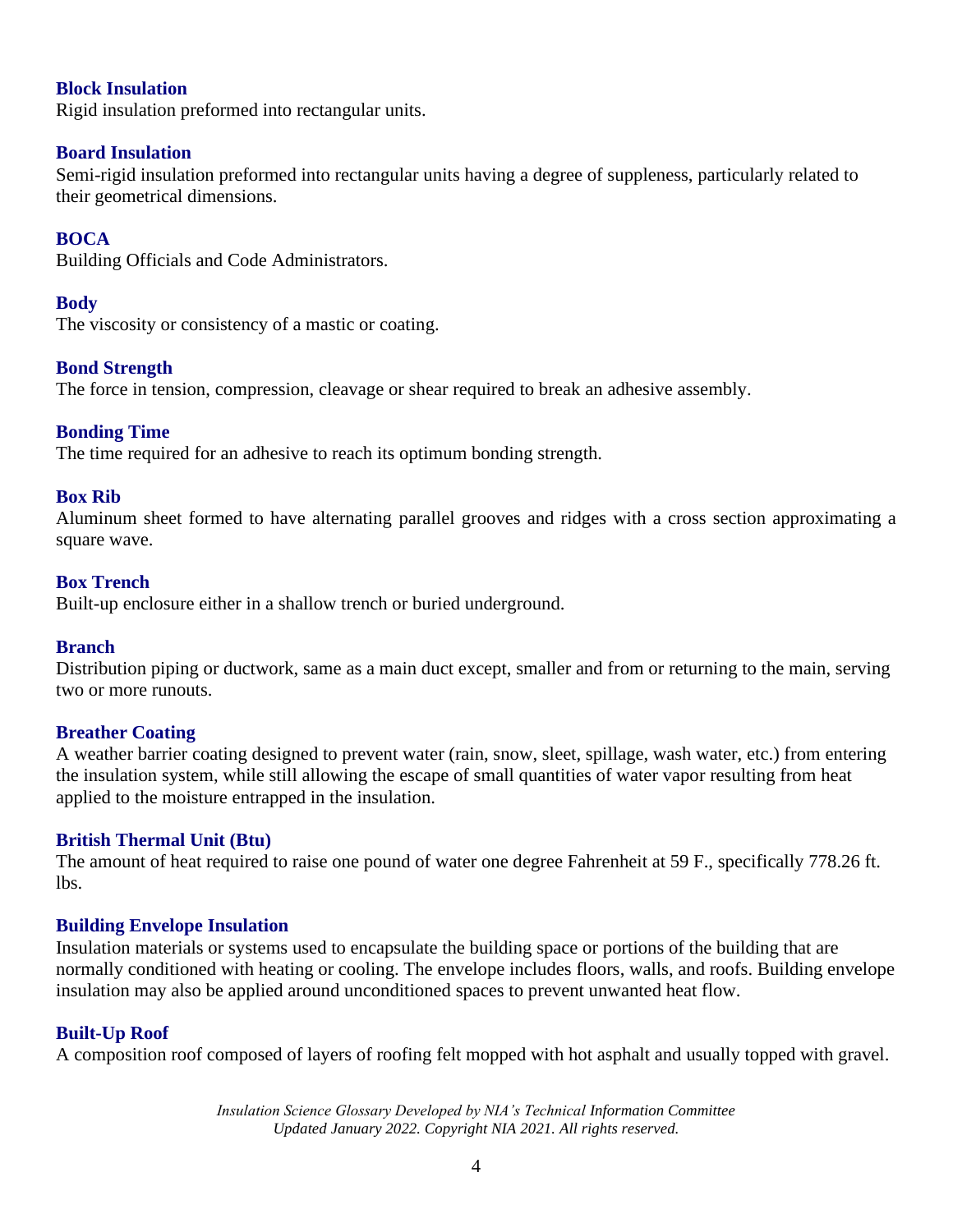## **Butt Joints**

The end joints of pipe insulation.

## **Butt Strip**

Strips of similar jacket material applied around pipe insulation butt joints to either seal joints or for aesthetics.

## **C-Value (Thermal Conductance)**

See Conductance, thermal.

### **Calcium Silicate**

Insulation composed principally of hydrous calcium silicate, and which usually contains reinforcing fibers.

### **Calibration Foils**

Standardized thickness foils or shims used for adjusting the calibration of coating thickness gauges to ensure accuracy.

### **Calipers**

An instrument with adjustable leg(s) used to measure the thickness of objects or the distance between surfaces.

### **Canvas**

A plain-weave cotton fabric used for jacketing or covering.

### **Capillarity**

The ability of a cellular, fibrous or granular material to diffuse water into its structure.

### **Caulk**

To seal and make water and/or airtight.

### **Cellular Elastomeric**

Insulation composed principally of natural or synthetic elastomers, or both, processed to form a flexible, semirigid or rigid foam that has a closed-cell structure.

#### **Cellular Glass**

Insulation composed of glass processed to form a rigid foam having a predominately closed-cell structure.

### **Cellular Insulation**

Insulation composed of small, individual cells separated from each other. The cellular material may be glass or plastic such as polystyrene, polyurethane, polyisocyanurate or elastomeric.

### **Cellular Plastic Expanded**

Beads of plastic expanded by chemical or thermal means and bonded together chemically or thermally.

### **Cellular Plastic Extruded**

Extruded plastic with cells formed by thermal or chemical means.

### **Cellular Polyimide**

Insulation composed of the reaction product in which the bonds formed between monomers during polymerization are essentially imide units forming a cellular structure.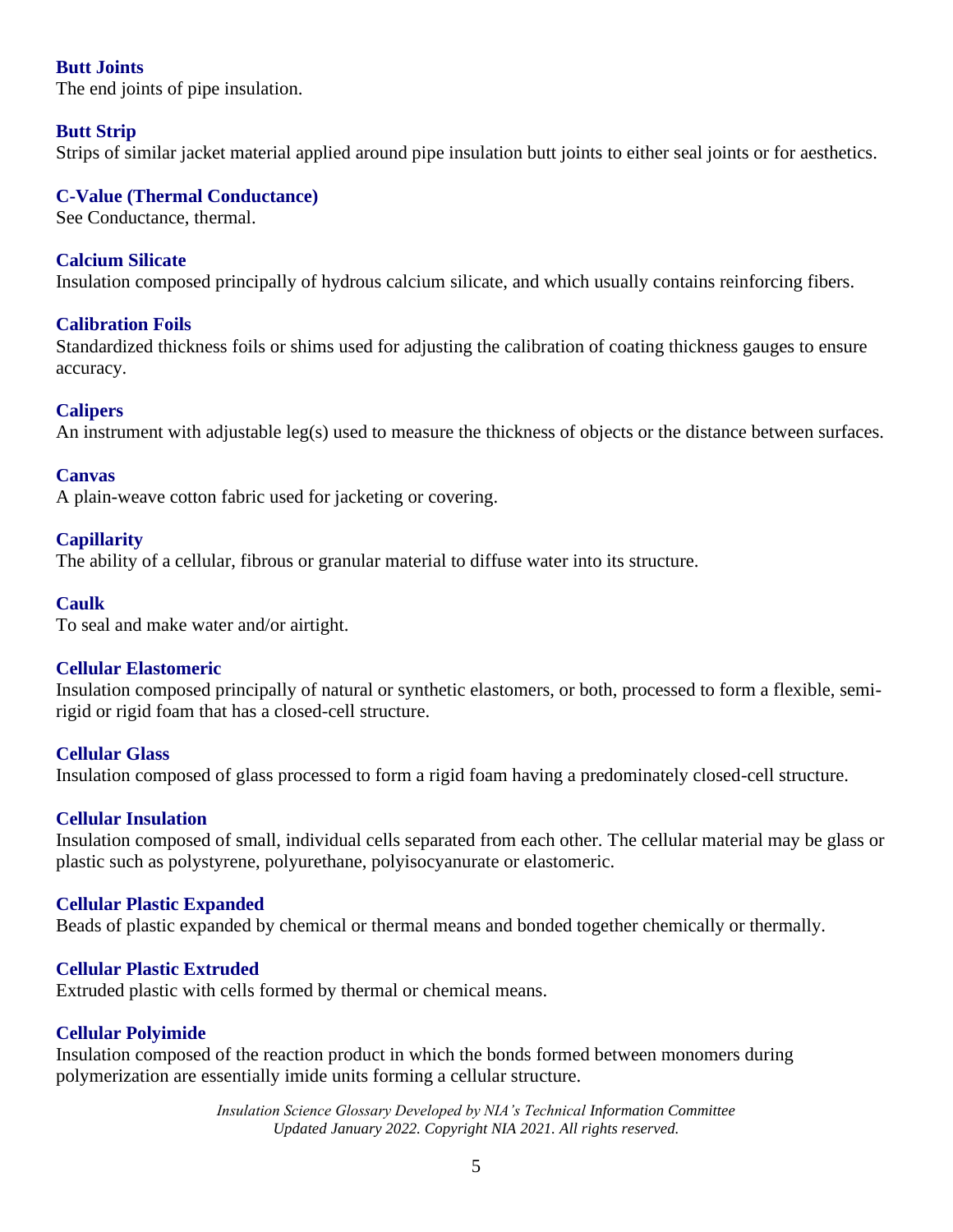#### **Cellular Polystyrene**

Insulation composed principally of polymerized styrene resin processed to form a rigid foam having a predominately closed-cell structure.

#### **Cellular Polyurethane**

Insulation composed principally of the catalyzed reaction product of polyisocyanate and polyol compounds, processed usually with fluorocarbon or hydrocarbon gas to form a rigid foam having a predominately closedcell structure.

#### **Cellular Spray Foam**

Open- or closed-cell cellular insulation composed principally of the catalyzed reaction product of 2 or more materials, typically polyisocyanurate and poly-hydroxy compounds, that react when mixed and expand up to 30–60 times their liquid volume after being sprayed in place. This expansion conforms to the shape of the substrate being insulated.

#### **Cellulosic Fiber**

Insulation composed principally of cellulose fibers usually derived from paper, paperboard stock or wood, with or without binders.

#### **Cement, Finishing**

A mixture of dry fibrous or powdery materials, or both, that when mixed with water develops a plastic consistency, and when dried in place forms a relatively hard, smooth protective surface.

#### **Cement, Insulating**

A mixture of dry granular, fibrous or powdery (or both) materials that when mixed with water develops a plastic consistency, and when dried in place forms a coherent covering that affords substantial resistance to heat transmission.

#### **Ceramic Fibers**

Pure silica heated and expanded to produce fibers from which high-temperature insulation can be made. Sometimes called Refractory Ceramic Fibers.

#### **Certificates of Conformance**

A document certified by a competent authority that the supplied good or service meets the stated specifications. The manufacturer is often the source for a certificate of conformance for a product.

### **Chalking**

A soft white or gray appearance on the surface of a weathered finish.

#### **Checking**

Openings of a coated surface characterized by the appearance of fine cracks in all directions.

#### **Chemical Resistance**

Capability of a material to withstand exposure to acids, alkalis, salts and their solutions.

### **Chicken Wire**

Hexagonal wire netting (poultry mesh) used as reinforcement or as a metal-mesh facing.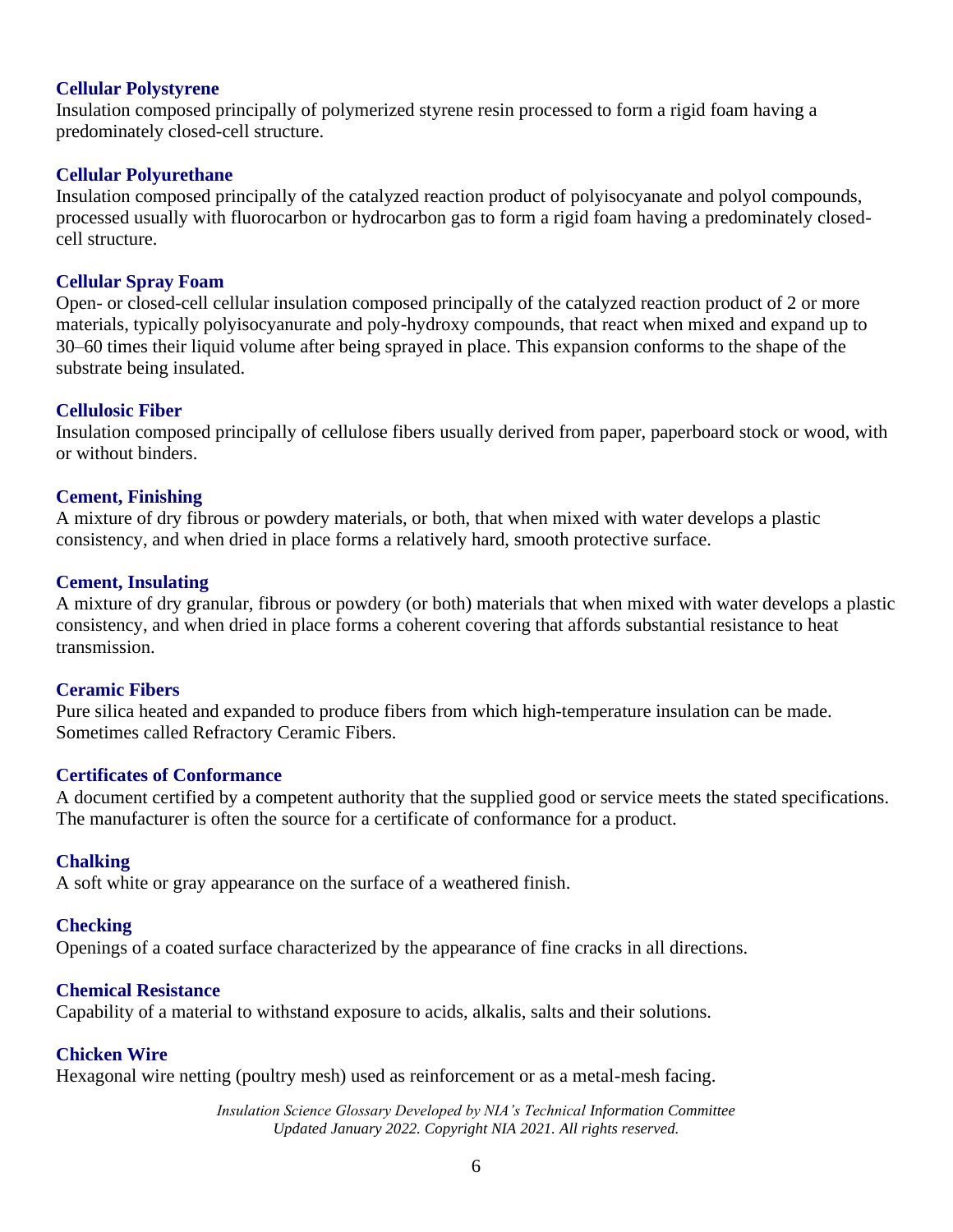### **Cladding (***as related to insulation jacketing)***—synonymous with jacketing**

*Discussion*—The three terms "jacketing", "lagging", and "cladding" are considered synonymous in most metal jacket related applications and geographies. However, in some cases in the power industry in North America the term "lagging" has a different meaning than "jacketing" or "cladding" and refers specifically to a heavier gauge of jacketing.

## **Clearance**

Adequate space allowed for installation of insulation materials.

## **Closed Cell Foam**

A material comprised predominantly of individual non-interconnecting cellular voids.

## **Coating**

A liquid or semi-liquid that dries or cures to form a protective finish, suitable for application to thermal insulation or other surfaces in a dry thickness of 30 mils or less per coat.

## **Code (Building)**

A set of construction and materials standards, usually statutory. Model building codes are adopted by each municipality from the major code organizations. The major code authorities are BOCA, (Building Officials and Code Administrators, primarily Midwest), ICBO (International Council of Building Code Officials, West and Indiana) and SBCCI (Southern Building Code Congress, International, South). The local municipality or state can choose which major building code is adopted.

## **Coefficient of Linear Expansion/Contraction**

The change in a unit length of a material corresponding to a unit change in the temperature of the material.

### **Combustible**

Provides enough fuel to make insulation capable of burning.

#### **Comfort Insulation**

Thermal or acoustical insulation applied to control the ambient environmental conditions for workers' safety.

### **Compaction Resistance**

The property of a fibrous or loose-fill material that resists compaction under load or vibratory conditions.

### **Compatible Materials**

Two or more substances that can be mixed or used together without separating, reacting, or adversely affecting the materials.

### **Compressive Strength**

The property of an insulation material that resists any change in dimensions when acted upon by a compaction force.

### **Concealed Spaces**

Spaces not generally visible after the project is completed such as furred spaces, pipe spaces, pipe and duct shafts, spaces above ceilings, unfinished spaces, crawl spaces, attics and tunnels.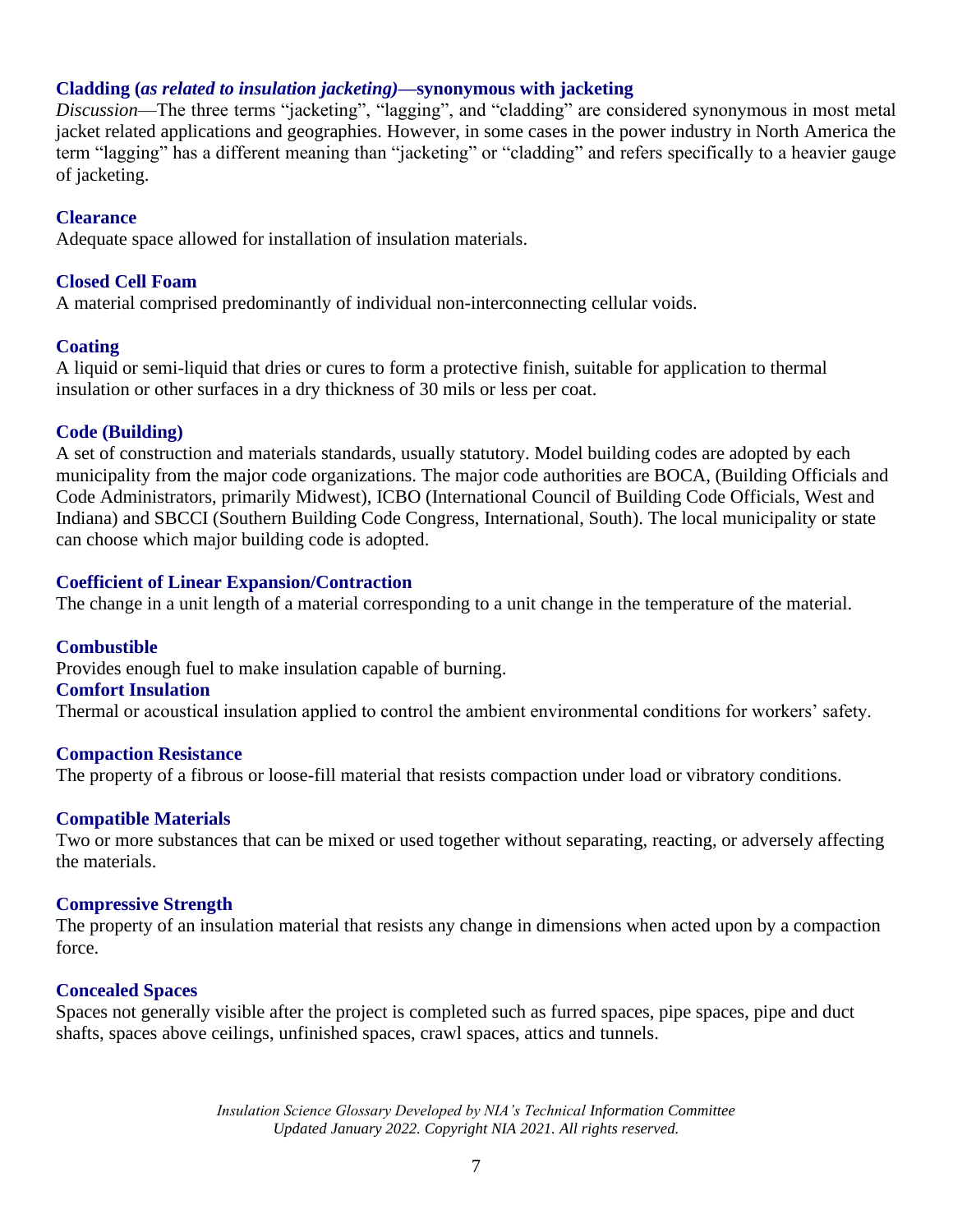## **Condensate Drain**

Piping carrying condensed water from air conditioning or refrigeration drip pans to a point of discharge.

#### **Condensate Return**

The liquid formed by condensation of vapor. In steam heating it is water condensed from steam. In air conditioning it is the water extracted from the air by cooling.

#### **Condensation**

The act of water vapor turning into liquid upon contact with a cold surface.

#### **Conditioned Space**

Building area supplied with conditioned air that is heated or cooled to a certain temperature and may be mechanical controlled to provide a certain humidity level.

#### **Conductance, Air Film,**

The time rate of heat flow from a unit area of a surface to its surroundings, induced by a unit temperature difference between the surface and the environment.

### **Conductance, Thermal, C-value**

The time rate of steady state heat flow through a unit area of a material or construction induced by a unit temperature difference between the body surfaces.

#### **Conduction**

The transfer of heat energy within a body or between two bodies in physical contact.

#### **Conductivity, Thermal (k-value)**

The measure of heat that pass through a unit area of a homogeneous substance, through a unit thickness, in a unit of time, for each unit temperature difference. The lower the k-value, the higher the insulating value.

Note: I-P units are Btu – in / hr – ft<sup>2</sup> -  $\rm{P}$  and typical SI units are Watts / m -  $\rm{P}C$ .

Textbook definition: The time rate of steady heat flow through a unit area of a homogeneous material induced by a unit temperature gradient in a direction perpendicular to that unit area.

#### **Conformance Requirements**

The criteria to be fulfilled in an implementation of a specification or fulfillment of a contract. Requirements include drawings, procedures, specifications, workmanship details, plus fitness of the product for the intended use.

#### **Contact Adhesive**

An adhesive that when tacky to the touch will adhere to itself instantaneously on contact.

#### **Convection**

The transfer of heat by movement of fluids.

#### **Corrosion**

Deterioration by chemical action such as rust on steel.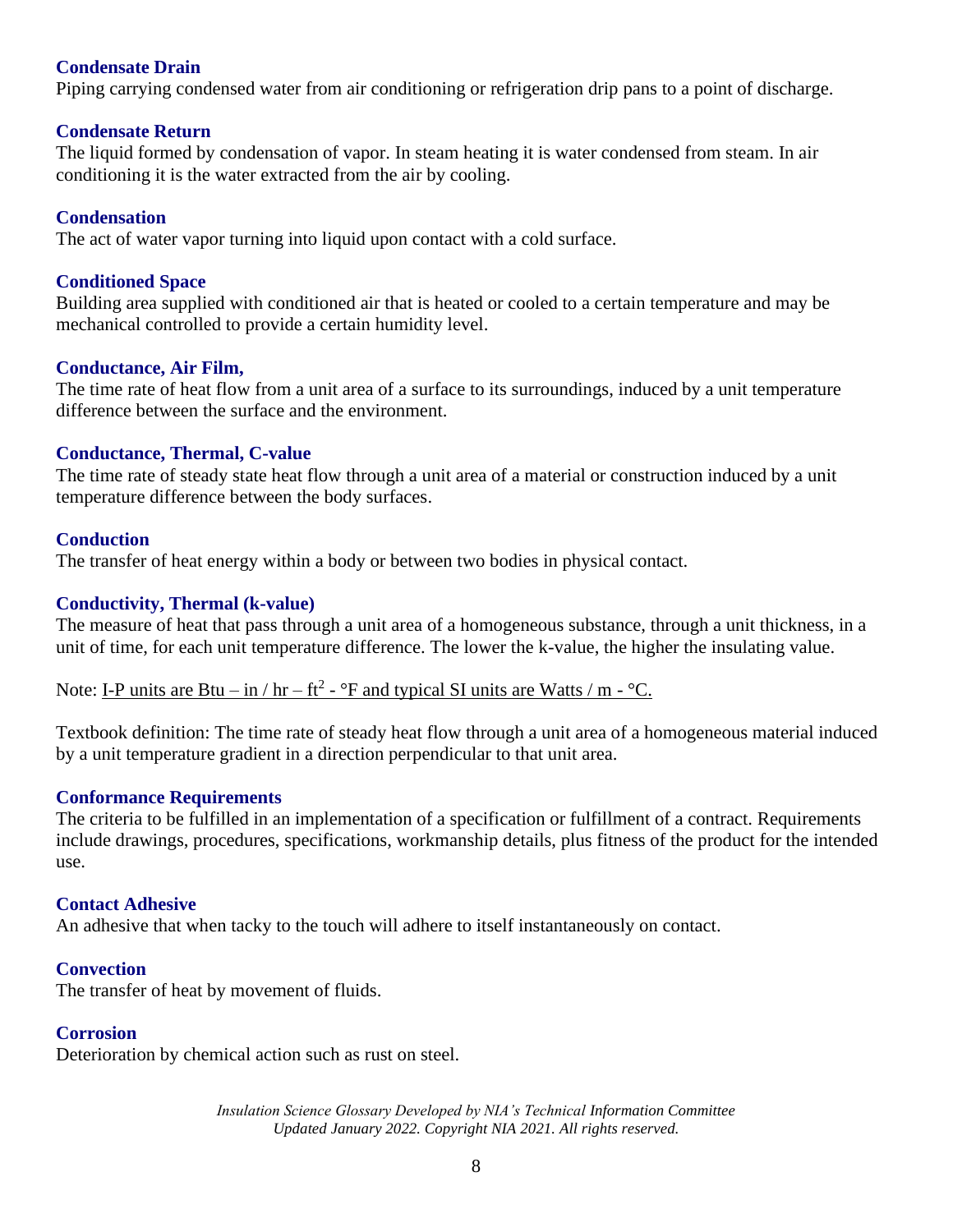## **Corrosion Retarder (as Related to Insulation Jacketing)**

See Moisture Barrier (as related to insulation jacketing)

#### **Couplings**

Screwed, soldered, welded or mechanical/grooved connections between links of pipe.

#### **Cover**

To place insulation and/or finish materials on, over or around a surface so as to insulate, protect or seal.

#### **Coverage**

The area to be covered per unit volume of coating to obtain specified dry thickness and desired performance.

#### **Covering Capacity, Dry**

The area covered to a dry thickness of 1 inch (25 mm) by 100 lb. (45.4 kg) of dry cement when mixed with the recommended amount of water, molded and dried to constant weight.

#### **Covering Capacity, Wet**

The area covered to a wet thickness of 1 inch (25 mm) by 100 lb. (45.4 kg) of dry cement when mixed with the recommended amount of water and molded.

#### **Crevice Corrosion**

Localized corrosion of metal jacketing surface at, or immediately adjacent to, an area that is shielded from full exposure to the environment because of close proximity between the metal and the surface of another material.

#### **Crimping**

Corrugating of the metal edge to reduce diameter or facilitate bending. Used on fitting gores to mate with beaded edge of adjacent segment or on end caps for tanks and vessels.

### **Cross Crimped**

Synonymous with  $\frac{3}{16}$  in. corrugated.

### **Cryogenic Insulation**

Insulation for extremely low-temperature processes surfaces from –100 F to –459 F (absolute zero).

#### **Cupped Head Pin**

Capacitor discharge welded insulation fastener pin with a fixed washer.

#### **Cure**

To change the properties of a plastic or resin by chemical reaction, usually accomplished by the action of either heat or a catalyst.

#### **Curved Radius Block**

See curved segments.

#### **Curved Segments**

Rigid insulation material consisting of a multitude of identical or similar pieces that have been molded or fabricated to fit tightly on a specific outside diameter of a pipe, vessel, or tank. Examples of curved segments are curved radius block and curved sidewall segments.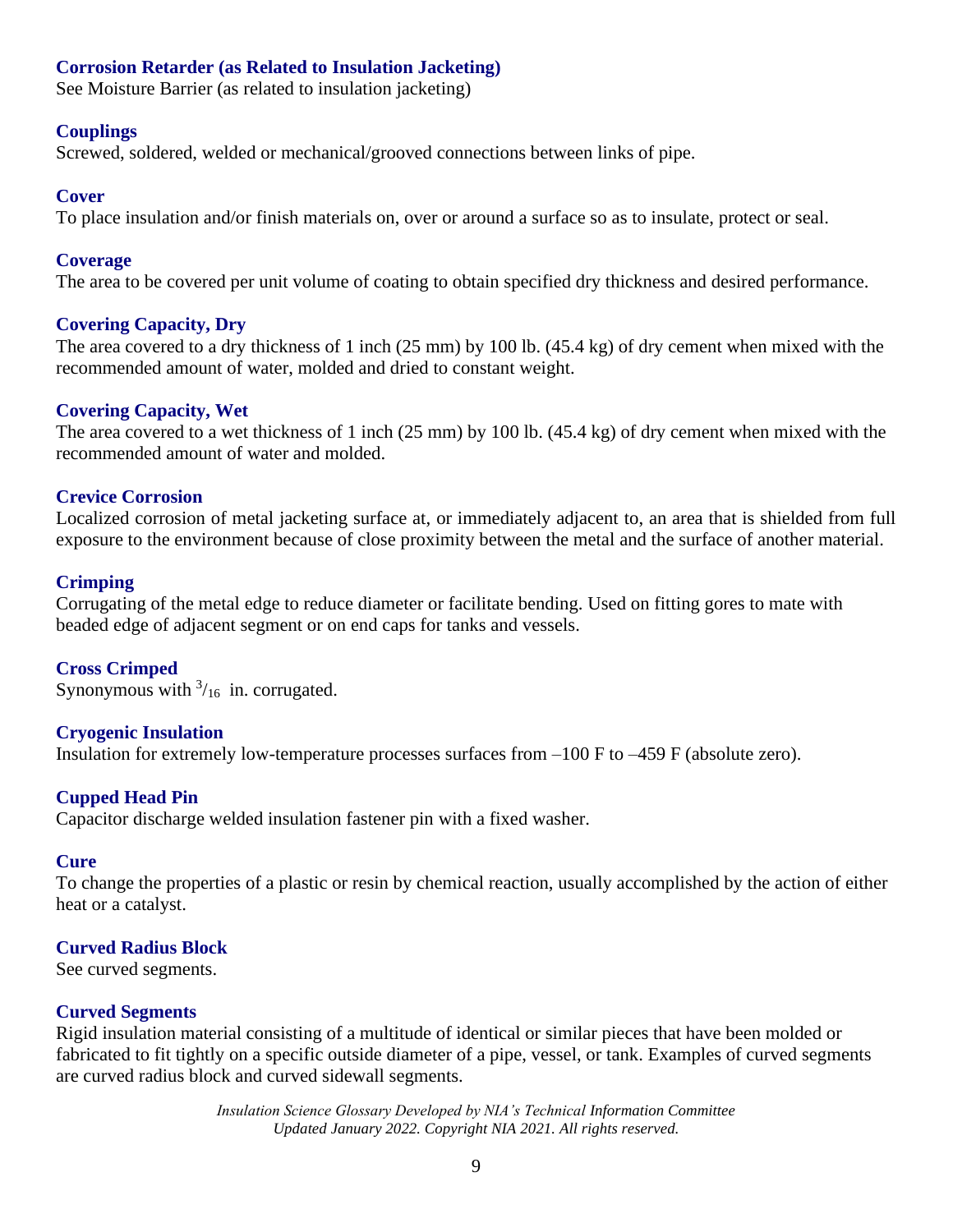## **Damming**

The use of a substance to support firestopping materials until cured.

## **Decibel (Db)**

A logarithmic measure of the ratio of like power quantities as used in describing levels of sound pressure or sound power.

### **Decomposition**

The separating or breaking down of a substance into its component compounds or basic elements.

### **Deep Corrugated**

Aluminum sheet formed to have alternating parallel grooves and ridges with a cross section approximating a sine wave.

### **Delamination**

The separation of the layers of material in a laminate.

## **Density, Apparent (of Applied Insulation)**

The mass per unit volume of in-place mass thermal insulation.

### **Dew Point**

Saturation temperature where water vapor and liquid occur simultaneously.

### **Dewpoint Temperature**

The temperature at which condensation of water vapor in a space begins for a given state of humidity and pressure as the vapor temperature is reduced; the temperature corresponding to saturation (100% relative humidity) for a given absolute humidity at constant pressure.

#### **Diatomaceous Silica**

Insulation composed principally of diatomaceous earth with or without binders, and which usually contains reinforcing fibers.

### **Diffusivity, Thermal**

The ratio of thermal conductivity of a substance to the product of its density and specific heat.

### **Dimensional Stability**

That property of a material that enables it to maintain its original size, shape and dimensions.

### **Dry**

To change the physical state of a substance by the loss of solvent constituents by evaporation, absorption, oxidation or a combination of these factors.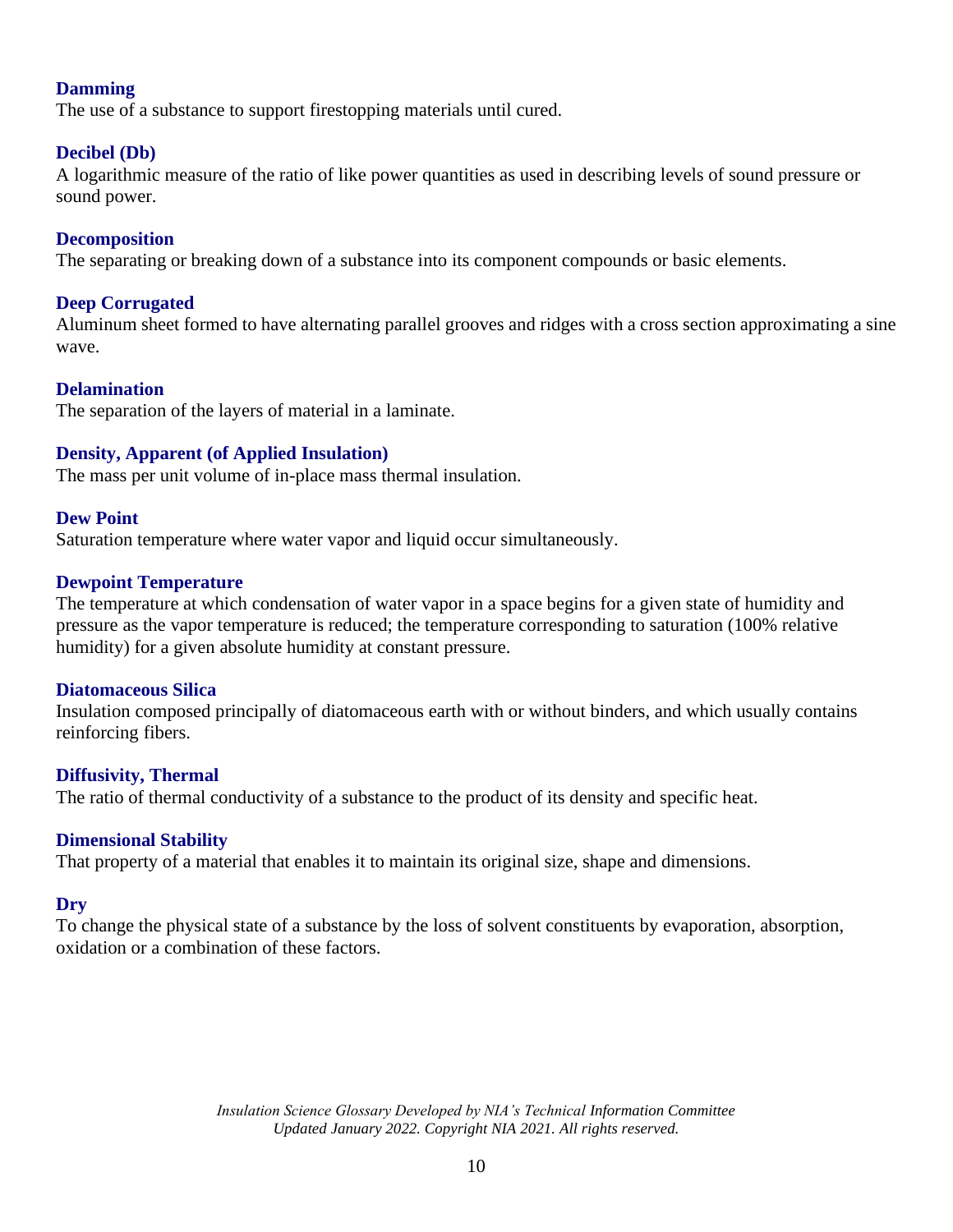### **Dry Film Thickness Measurement Tool**

A device used to measure the thickness of a dry paint or coating. Equipment to accomplish this measurement includes mechanical gauges and ultrasonic thickness gauges.

#### **Dual Temperature**

Systems of equipment that operate as cold condition and hot application.

#### **Duct**

A passageway made of sheet metal or other suitable material used for conveying air or other gas.

#### **Duct Board**

A rigid, specially produced board insulation intended for use in ducts and other HVAC components.

#### **Duct Board (Fabricated)**

Duct wall material, produced from duct board, that has been grooved or cut at various shapes and angles and fastened together to create straight duct sections, elbows, offsets, or other standard air distribution system components to contain, direct, and maintain the integrity of the air flow in HVAC duct systems.

### **Duct Flange (Stiffener)**

A structural or fabricated angle iron shape, attached to the exterior surfaces of a duct at specified intervals for the purpose of reinforcing the metal and assembly of the ducts.

#### **Efflorescence**

A white powdery substance occurring on the surface of coated insulation products caused by the migration of soluble salts from the insulation, followed by precipitation and carbonation.

#### **Elastomeric**

A closed-cell foam insulation containing elastomers that provide the property of high elasticity.

#### **Emissivity**

Emissivity is for pure materials that are perfectly smooth. The ratio of the radiant flux given off (emitted) by a surface to that given off (emitted) by a blackbody at the same temperature and under the same conditions.

#### **Emittance**

Emittance is for rough and contaminated surfaces (practical surfaces). The ratio of the radiant flux given off (emitted) by a surface to that given off (emitted) by a blackbody at the same temperature and under the same conditions.

### **Emittance, Directional**

The ratio of the radiance from a surface in a particular direction to the radiance from a blackbody at the same temperature under the same conditions.

#### **Emittance, Hemispherical**

The average directional emittance over a hemispherical envelope covering a surface.

#### **Emittance, Spectral**

An emittance based on the radiant energy emitted per unit wavelength interval (monochromatic radiant energy).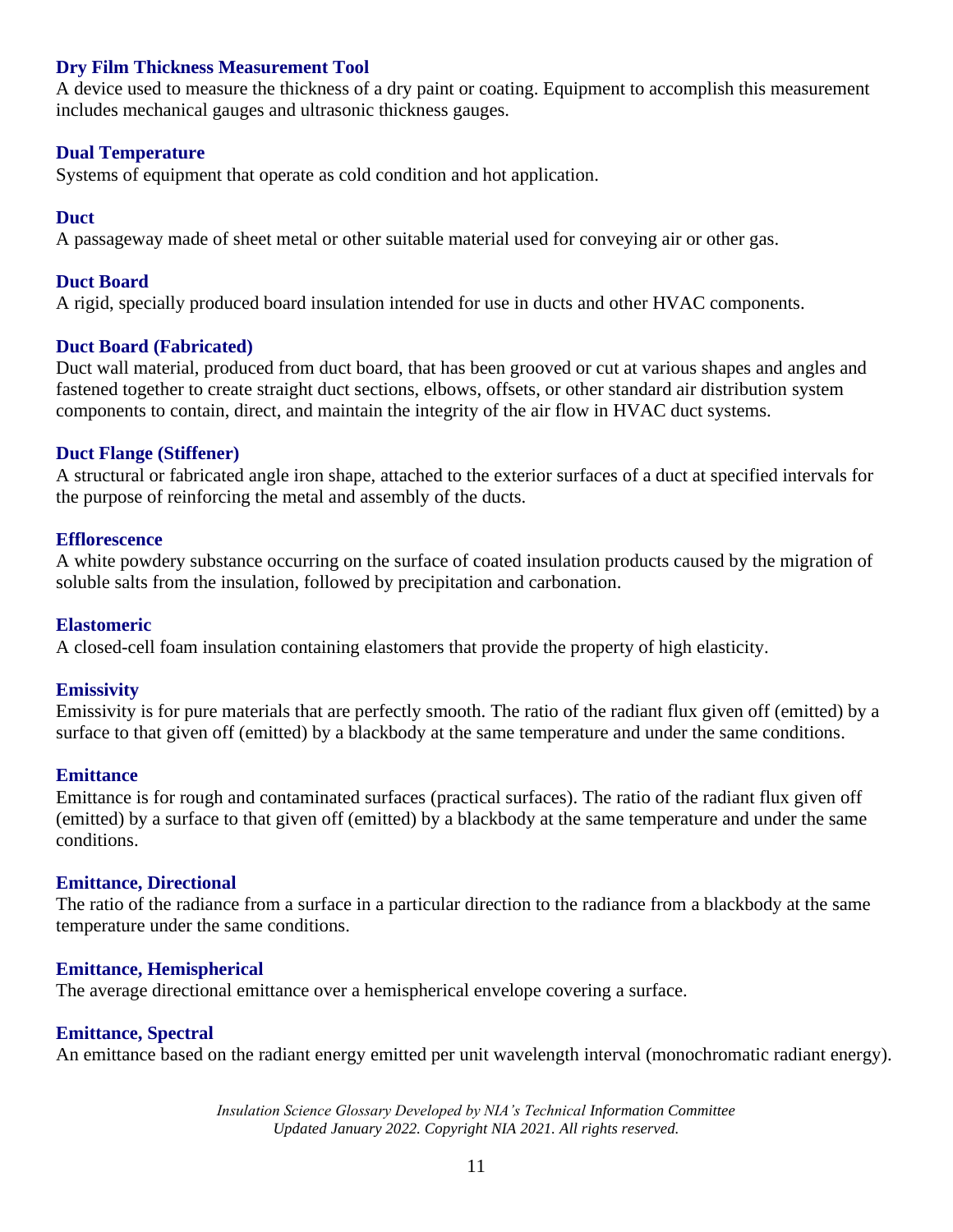## **Emittance, Total**

An emittance that is an integrated average over all wavelengths of radiant energy emitted.

#### **Emulsion**

Insoluble fine solids or liquids dispersed in another liquid, usually water.

#### **Energy Conservation**

Reduction of heat transfer from systems by the use of insulation. Note that reducing heat transfer conserves natural resources, reduces energy usage, lowers energy costs, and is environmentally beneficial as it also reduces undesirable emissions associated with energy production.

#### **Engineered Head Segment**

Rigid insulation pieces with all surfaces molded, machined, or fabricated to fit with minimal gaps on complex curved vessel ends (also called heads).

#### **Epoxy Resins**

A two-part compound of an epoxy and catalyst that cures at ambient temperatures to form finishes which are highly resistant to solvents and chemicals. A high bond adhesive.

## **Exhaust Duct**

A duct carrying air from a conditioned space to an outlet outside the building.

### **Expanded Metal Lath**

See lath—expanded metal.

#### **Exposed Spaces**

Those spaces not referred to as concealed or as defined by the specifier.

### **FDA Approval**

Compliance with the Food and Drug Administration's regulations for food handling operations.

#### **Facing**

A flexible sheet product used to cover insulation and provide (1) physical protection, (2) finished surface, and (3) moisture vapor function when needed. Facings may be of various combinations of materials or a monolayer film.

#### **Fan**

A mechanical air-moving device.

#### **Fiber Glass**

See fibrous glass.

### **Fiber-Reinforced Plastic (FRP)**

A composite material consisting of a polymer matrix reinforced with fibers. The fibers usually consist of glass, carbon, aramid, or basalt.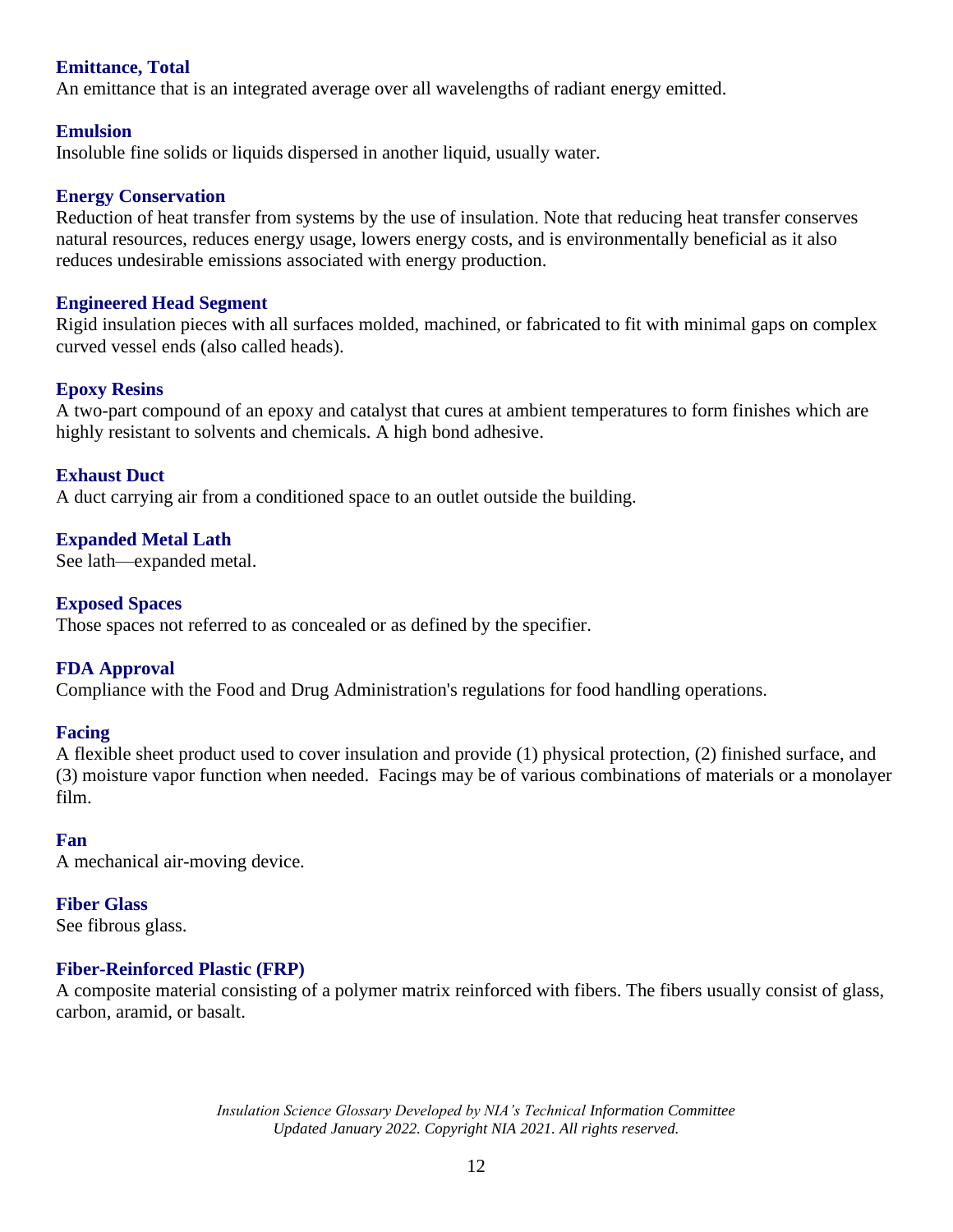### **Fibrous Glass**

A synthetic vitreous fiber insulation made by melting predominantly silica sand and other inorganic materials, and then physically forming the melt into fibers. To form an insulation product, there are often other materials applied to the mineral wool such as binders, oils, etc. Commonly referred to as either fiber glass or fiberglass.

#### **Fibrous Insulation**

Insulation composed of small diameter fibers that finely divide the air space. Fibers used are silica, rock wool, slag wool or alumina silica.

**Film (Wet)**

The applied layer of mastic or coating before curing or drying.

#### **Finish** *(as related to insulation metal jacketing)*

The texture of the metal surface.

#### **Finishes**

Jackets, mastics or strong films used for aesthetics or to protect insulation from at least one or more of the following: weather, mechanical, and/or personnel abuse.

#### **Finishing Cement**

A mixture of various insulating fibers, fillers and binders with water, with or without hydraulic cement, to form a smooth trowelable paste insulation for smooth application over insulating cement or unfinished block insulation.

#### **Fire Resistance**

The property of a material or assembly to withstand fire or give protection. It is characterized by the ability to confine a fire and to continue to perform a given structural function.

### **Fire Retardance (FR)**

The property of a material that retards the spread of fire.

#### **Fire Safety**

Fire Safety is the set of measures taken to protect property, assets, or persons from fire and smoke.

#### **Firestopping**

Furnishing and installing a material or a combination of materials to form an effective barrier against the spread of flame, smoke, gases and moisture. It is to maintain the integrity of the fire-rated construction.

#### **Fish-Mouth**

A gap between layers of sheet materials caused by warping or bunching of one or both layers.

### **Fitting Cover**

The insulation for a pipe fitting composed of the specified thickness of insulation material, which may be preformed. Also, a preformed jacketing.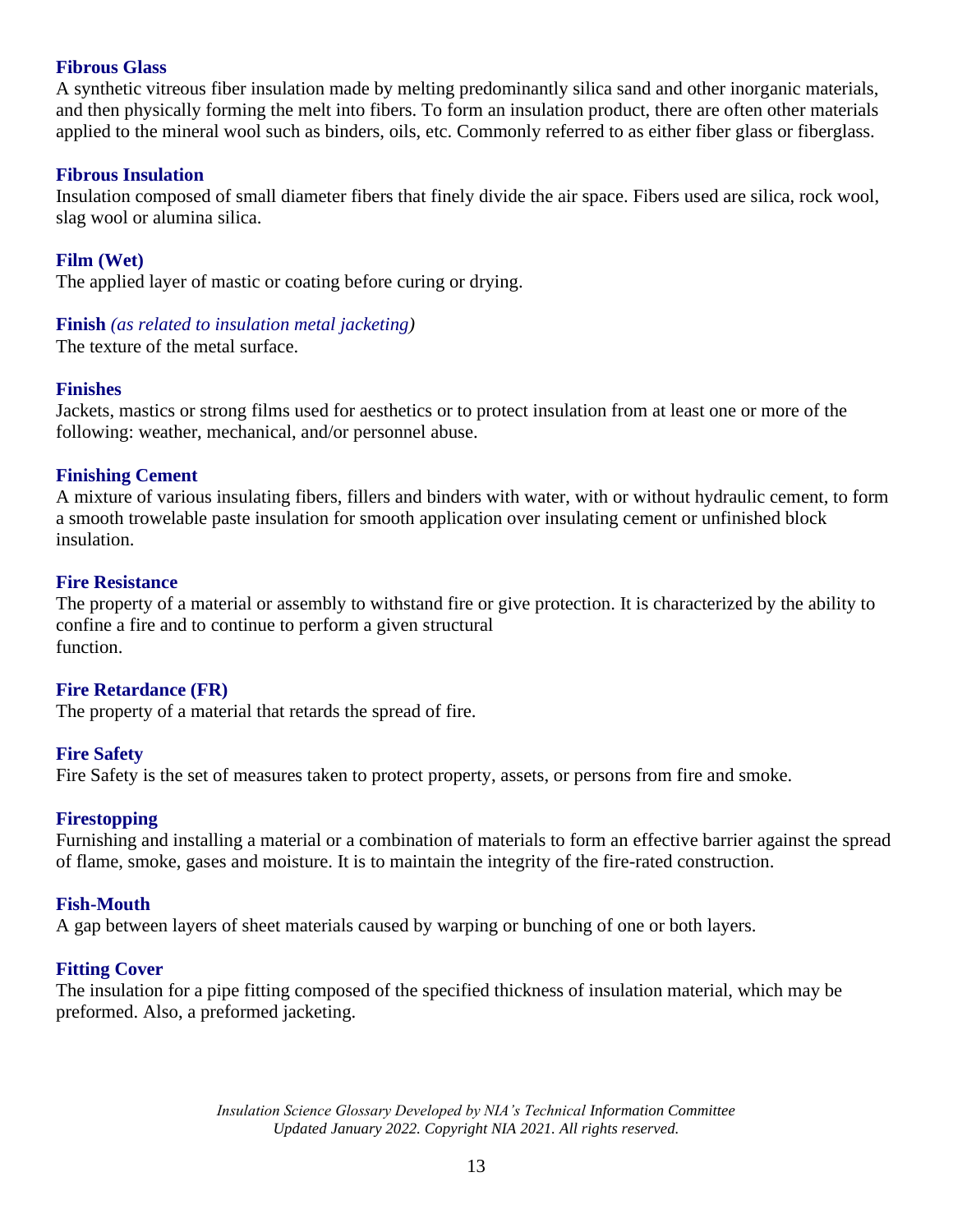## **Fittings**

Items used to change size, direction of flow, level or assembly of piping, except for unions, grooved couplings, flanges, valves or strainers.

## **Fixture Connection**

Final piping connections to plumbing fixtures (usually exposed and chrome-plated).

## **Flake Insulation**

A granular type of insulation where the particles are in the form of small flakes that insulate by finely dividing the air space. These flakes may or may not be bonded together.

## **Flame Retardant**

The quality of a material to limit the flame spread across its surface.

## **Flame Spread**

The index rate expressed in distance and time at which a material will propagate flame on its surface.

### **Flange**

A projecting collar attached to a pipe for the purpose of connecting to another pipe, valve or fitting.

## **Flange Cover**

The insulation for a pipe flange composed of the specified thickness of insulation material, may be preformed. Also, a preformed jacketing.

## **Flash Point**

The temperature at which combustion is initiated.

### **Flashing**

The arrangement of metal or other weather barrier

## **Flexibility**

That property of a material that allows it to be bent (flexed) without loss of strength or integrity.

### **Flexible cellular material**

*n—*a cellular material that will not rupture within a specified time when bent around a mandrel at a specified uniform temperature and rate.

DISCUSSION—Test Methods D3574 "Standard Test Methods for Flexible Cellular Materials – Slab, Bonded and Molded Urethane Foams" provides a standard procedure for assessing whether an insulation material is a flexible cellular material.

### **Flexible HVAC Duct**

Ducting that is factory manufactured with a combination of wire helix, inner core film, flexible insulation, and an outer jacket that imparts flexibility for ease of installation in residential and commercial HVAC air distribution system applications.

### **Foamed Plastic**

Plastic expanded to a cellular form by thermal or chemical means.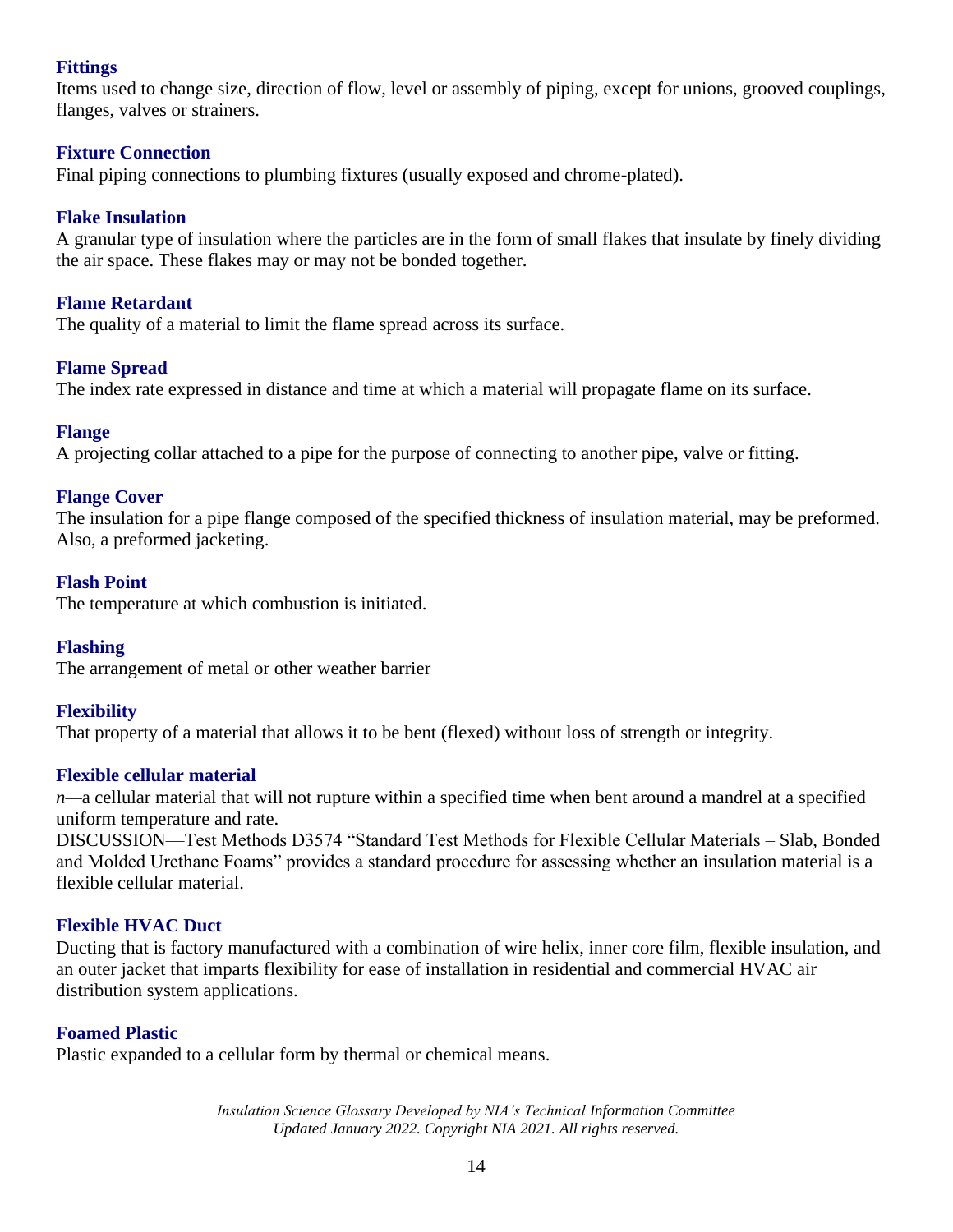## **F-Rating**

A rating usually expressed in hours indicating a specific length of time that a fire resistive barrier can withstand fire before being consumed or permits the passage of flame through an opening in the assembly, as determined by ASTM E 814 (UL 1479).

## **Freeze/Thaw Stability**

The property of a product that allows it to be subjected to temperatures below freezing and still be useable when returned to room temperature.

## **Freeze Protection**

The use of insulation materials or systems on the outer surface of a pipe or tank and is sometimes coupled with heat tracing to slow the loss of heat into the ambient environment to prevent freezing of the contents of pipe, tank, or equipment.

## **Fresh Air**

Air taken from outdoors.

## **Fresh Air Duct (Make-Up Air)**

A duct used to convey outdoor air to a point within the building, terminating at the mixing plenum, air handling unit or discharge grill.

## **FSK**

Foil scrim Kraft. This is a laminate composed of a thin layer of aluminum foil, glass fiber reinforcing scrim, and Kraft paper.

## **Fuel Contribution**

Combustible by-products from a substance generated or emitted in a burning environment.

## **Galvanic Corrosion (Electrolysis)**

Effect of two dissimilar metals in the presence of an electrolyte to produce a weak voltaic cell causing depleting or pitting of the more soluble metal.

## **Glass Cloth**

Closed-weave glass fiber used as a finish jacket.

## **Glass Fabric**

Open-weave glass fiber used as a reinforcing membrane.

### **Glass Fiber**

An inorganic fiber manufactured as continuous filament from molten glass or silica, normally used for reinforcement, tissue or textiles.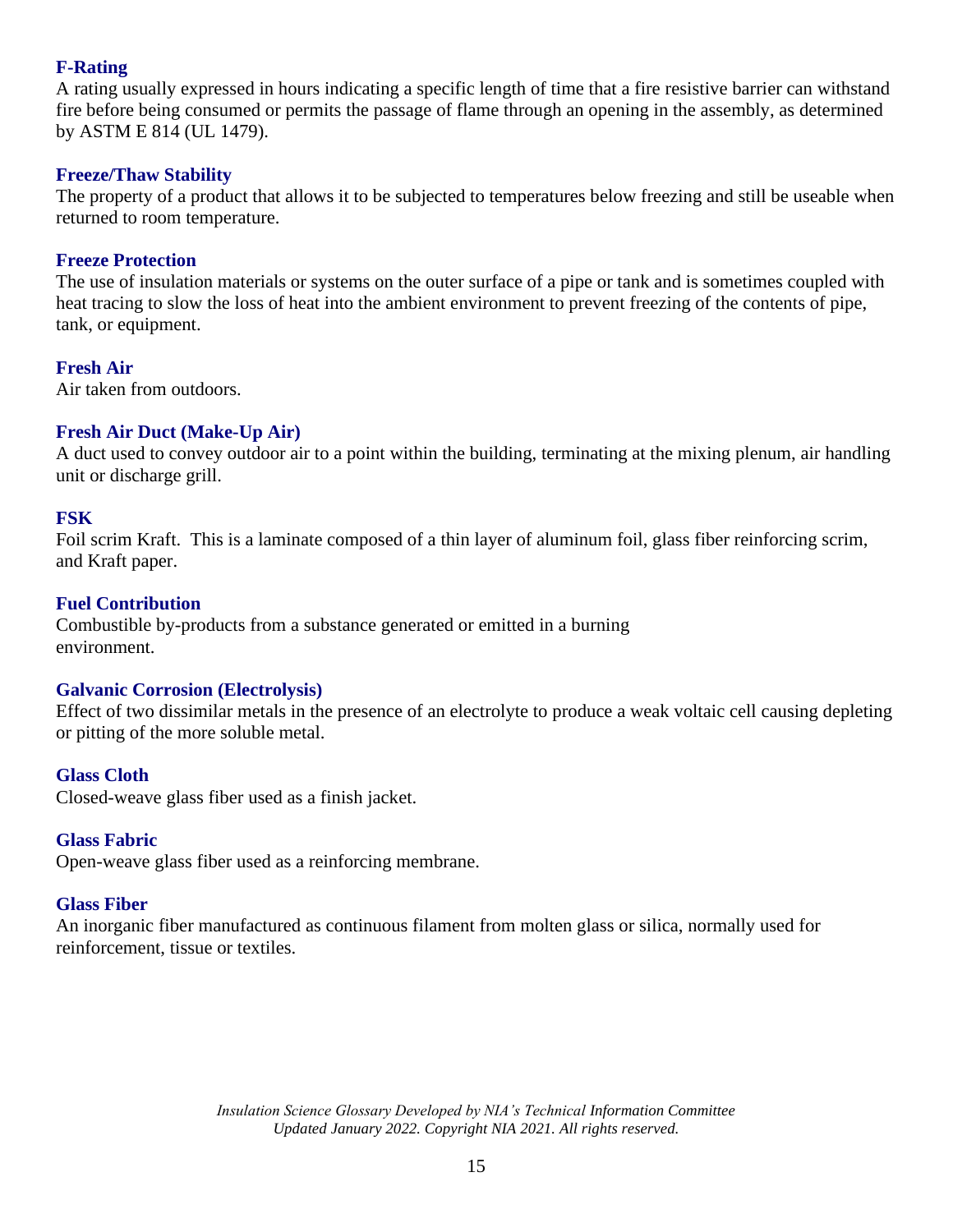## **Glass-Reinforced Plastic (GRP)/Glass Fiber Reinforced Plastic (GFRP)**

Composite material consisting of a polymer matrix reinforced with glass fibers. GRP material can be used for insulation jacketing. GRP materials fall underneath the broader category of Fiber-Reinforced Plastic (FRP).

### **Glass Scrim**

See glass fabric.

## **Gore**

Jacketing for elbows, fittings, or other non-straight portions of the piping system made from a multitude of similar overlapping pieces.

### **Granular Insulation**

Insulation composed of small nodules that contain voids or hollow spaces. The material may be calcium silicate, diatomaceous earth, expanded vermiculite, perlite, cellulose or microporous insulations.

## **Graybody**

A body having the same spectral emittance at all wavelengths.

## **Half-Shell Segments**

Rigid insulation material that has been molded or fabricated into 2 identical pieces that will fit tightly around a specific outside diameter of pipe.

## **Handicapped Fixtures**

Exposed fixture connections located in facilities for the handicapped. Waste and hot piping exposed connections in these areas are usually insulated for personnel protection.

## **Hanger (Pipe)**

Devices used to support piping.

### **Hazcom Article**

An "article" means a manufactured item: (1) which is formed to a specific shape or design during manufacture; (2) which has end use function(s) dependent in whole or in part upon its shape or design during end use; and (3) which does not release, or otherwise result in exposure to, a hazardous chemical under normal conditions of use. Products that meet the definition of "article" do not require a safety data sheet (SDS).

### **Heat Flow, Heat Flow Rate**

The quantity of heat transferred to or from a system in unit time.

### **Heat Flux**

The heat flow rate through a surface of unit area perpendicular to the direction of heat flow.

### **Heat Flux Transducer (HFT)**

A device containing a thermopile (or equivalent) that produces an output that is a function of the heat flux.

### **Heated Space**

Building area supplied directly with heat.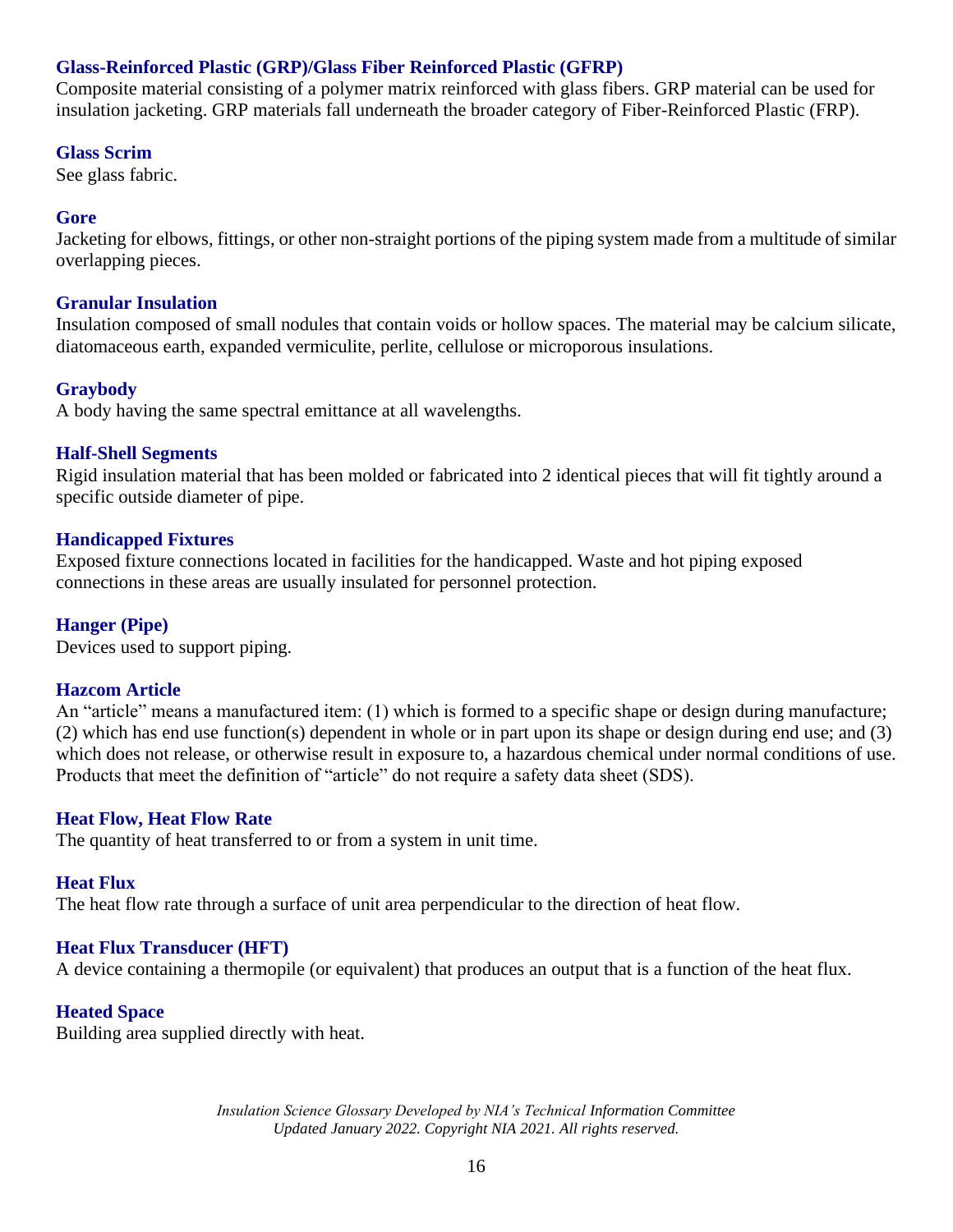## **Heel**

The outside of an elbow.

## **Hertz (Hz)**

A measurement of sound frequency measured in cycles per second.

## **High Pressure Condensate**

That condensate directly received from high-pressure steam lines.

## **High Pressure Steam**

Steam at or above 75 pounds per square inch gauge pressure.

## **High Rib Lath**

A metal lath with a built-in rib used to provide air space under insulation applications.

## **High Velocity Duct**

A duct designed with air flow at more than 2,000 feet per minute velocity with a static pressure exceeding 6 inches.

## **Homogeneous Material**

A material in which relevant properties are not a function of the position within the material.

## **Horizontal Piping**

Any piping up to and including 45° from the horizontal plane.

## **Housings (Built-Up)**

Assembled or fabricated at the construction site.

## **Housings (Casings)**

Enclosures of sheet metal or other material to house fans, coils, filters or other components of air handling equipment.

## **Hubs**

Caulking or cement connections between pipe joints.

## **Humidity**

A measure of the amount of water vapor in the ambient air.

## **Humidity, Absolute**

The ratio of the mass off water vapor to total volume of an air sample. The I-P units are pounds of moisture per pound of cubic foot of air and the SI units are grams or kilograms of moisture per cubic meter of air.

## **Humidity, Ratio**

The ratio of the mass of water vapor to the mass of dry air in an air sample. The I-P units are either pounds of moisture per pound of dry air or grains of moisture per pound of dry air; the SI units are grams of moisture per gram of dry air.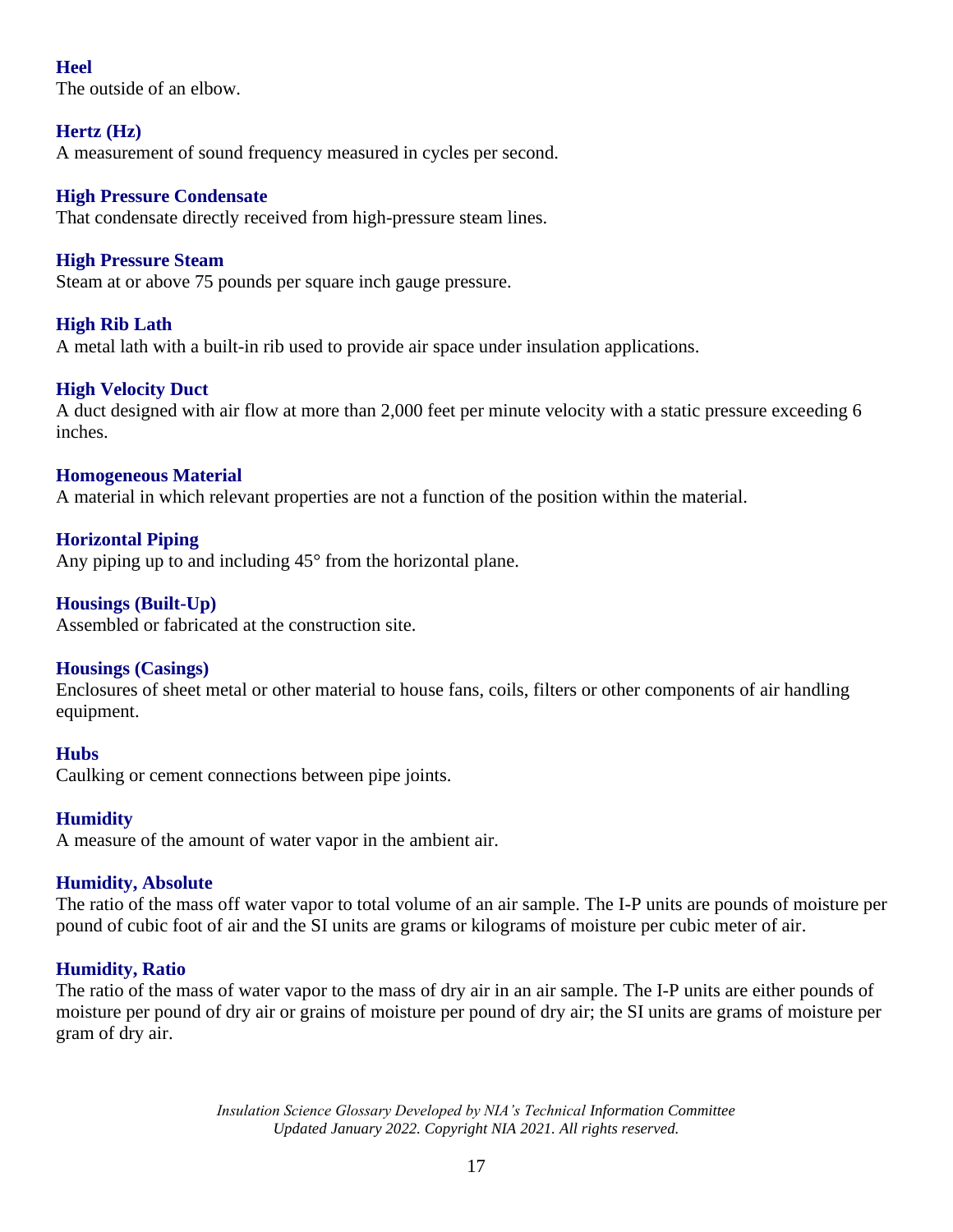## **Humidity, Relative**

One of the following ratios (a) the mole fraction of water vapor in a given moist air sample to the mole fraction in the air sample saturated at the same temperature and pressure; (b) the vapor pressure in a given moist air sample to the vapor pressure in the air sample saturated at the same temperature and pressure and (c) the humidity ratio in a given moist air sample to the humidity ratio in the air sample saturated at the same temperature and pressure. There are no units.

### **Hybrid or Composite Insulation System**

Two or more insulation materials combined into one system that is often, but not always, intended to utilize some performance advantages of each of the individual materials to achieve specific system performance goals.

## **Hydraulic Cement**

Cement that sets and hardens by chemical reaction with water (hydration) and is capable of doing so under water.

### **Hygienic Coverings**

Materials used over insulation to provide a smooth, cleanable surface, which are commonly used in food and beverage processing or pharmaceutical facilities.

### **Hygrometer**

An instrument used to measure the amount of humidity and water vapor in the atmosphere, in soil, or in confined spaces.

### **IARC**

International Agency for Research on Cancer

### **ICBO**

International Council of Building Code Officials.

### **ICC**

International Code Council.

### **Impact Resistance**

Capability of an insulation material and/or finish to withstand mechanical or physical abuse.

### **Impale**

To pierce or fix by piercing on a sharp point or pin.

### **Infrared Imaging (or Thermography)**

The use of cameras capable of imaging infrared (IR) radiation to determine the temperature of an object or multiple portions of an object. In the insulation industry this is used to find portions of an insulation system that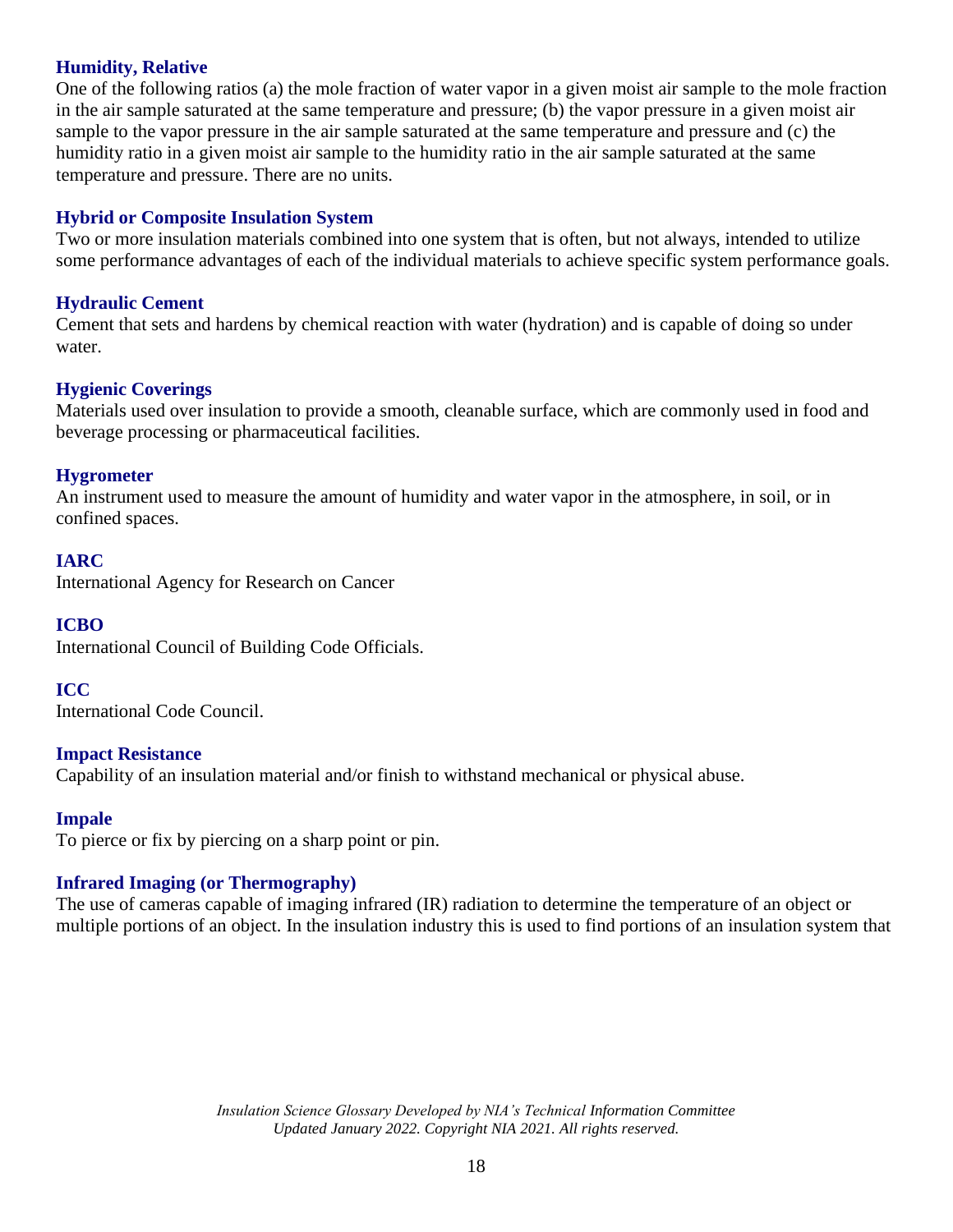are hotter or colder than other portions and, thereby, identify portions of an insulation system that are not performing as intended.

### **Infrared Thermometer**

An instrument that determines the temperature of a small area of a surface without physically contacting that surface. This temperature measurement is based on the thermal radiation emitted by the area being tested. The accuracy of this instrument also depends on knowing the emissivity of the surface being tested.

## **Insulate**

To cover with a material of low thermal conductivity in order to reduce the passage or leakage of heat.

## **Insulating Cement**

A mixture of various insulating fibers and binders with water to form a moldable paste insulation for application to fittings, irregular surfaces or voids.

## **Insulation**

Those materials or combination of materials that retard the flow of heat.

## **Insulation System (Energy) Efficiency**

A measure or characterization of how well an installed insulation system works to prevent thermal losses or gains; and/or how well desired temperatures are maintained and energy consumption is minimized. (See 3E Plus)

## **Insulation Hanger**

A device such as a welded pin, stud or adhesive secured fastener that carries the weight of insulation.

## **Interface Temperature**

The boundary temperature between 2 surfaces, usually insulation layers, in contact with each other.

### **Intumescent**

A characteristic of certain firestop products that when exposed to heat, expand to seal and fill any void in the penetration. When exposed to fire, intumescent products will form a hard char.

## **Jacket (as Related to Insulation Jacketing)**

A protective covering installed over thermal insulation.

### **Joint**

The place where two adjacent pieces of material or jacketing meet. They may be overlapped, sealed, filled (pointed) or finished by the application of tape, cement, mastic, coatings, additional layer of insulation materials or other compounds.

## **k-Value (Thermal Conductivity)**

See Conductivity, thermal.

## **Lacing**

A method of joining or securing insulation materials, reinforcements, or finishes for insulation materials using eyelets, hooks, wire, cord, etc.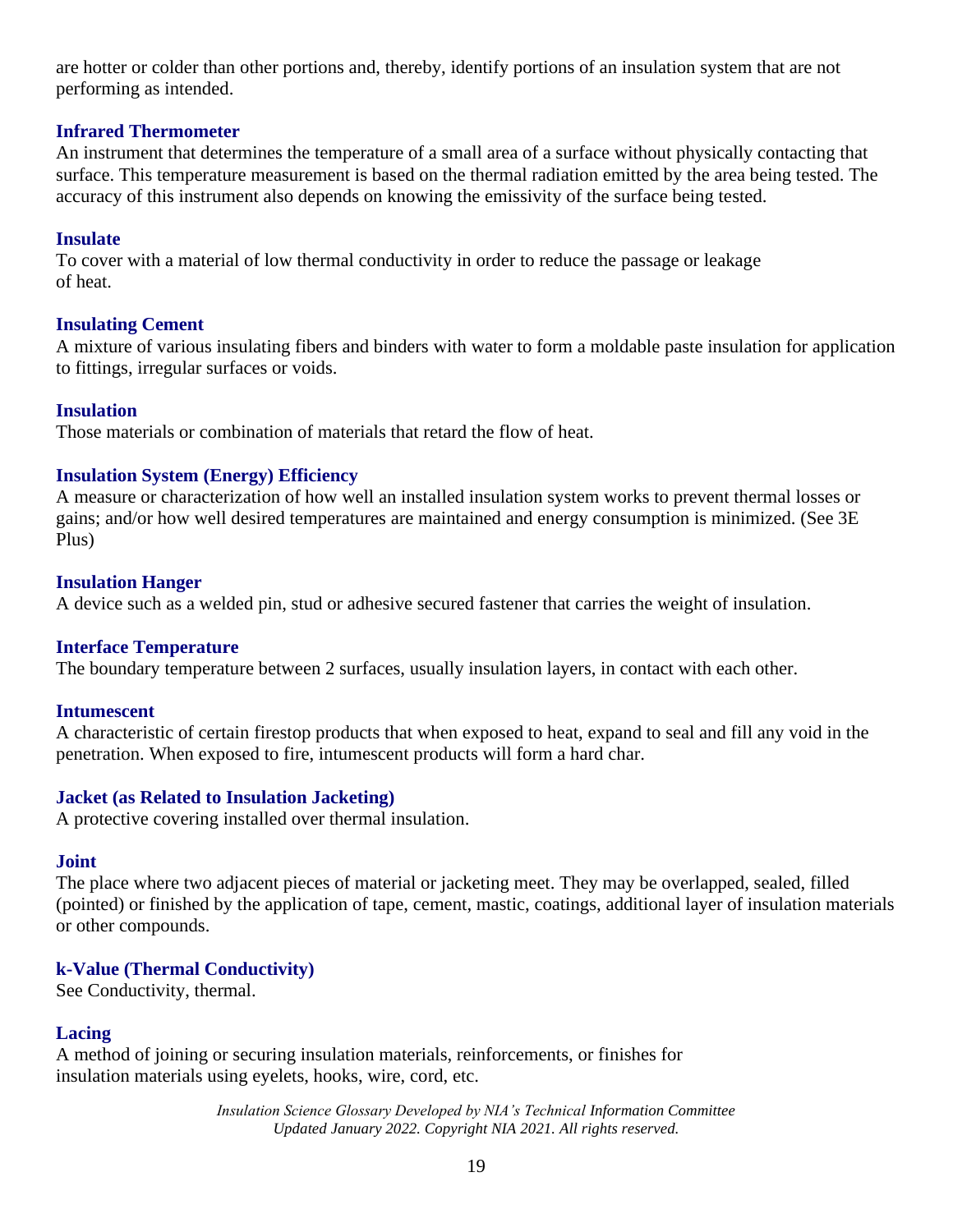## **Lag**

(v.) To apply lagging. (n.) A single piece of covering material.

## **Lagging** *(as related to insulation jacketing)* **synonymous with jacketing**

*Discussion*—The three terms "jacketing", "lagging", and "cladding" are considered synonymous in most metal jacket related applications and geographies. However, in some cases in the power industry in North America the term "lagging" has a different meaning than "jacketing" or "cladding" and refers specifically to a heavier gauge of jacketing.

## **Lagging Adhesive**

Water based resin emulsion products that are used to adhere lagging cloth to the insulation and to itself at the lap joints. They also seal and size the fabric and shrink it tightly to the surface. They can be brushed or sprayed.

## **Lagging—Insulation**

Definition 1: A block material for insulating tanks and boilers, usually curved or tapered and can be made from any of several insulation materials.

Definition 2: Insulation used on pipe, tanks, ducts, vessels, or other mechanical equipment Discussion - lagging-insulation is usually applied in the form of cut, pieced together or mitered parts.

## **Lagging—Jacketing**

Jacketing installed over insulation. Also see "Jacket."

## **Laminate**

A product made by bonding together two or more layers of material or materials.

## **Laminates**

Materials made by bonding (through the use of heat, pressure, adhesives, or any combination thereof) two or more layers of materials. The layers can be comprised of similar or dissimilar materials.

**Laminate jacket**—a thin, flexible sheet material intended for use as a jacket over thermal insulation on pipe, duct, or equipment, and consisting of multiple layers of polymer film and aluminum foil bonded together. DISCUSSION—A laminate jacket is available with or without a factory applied pressure sensitive adhesive. DISCUSSION—Laminate jacket is commercially available in different widths, it typically is provided in approximate widths of pipe insulation sections.

**Laminate tape**, n—a thin, flexible sheet material intended for use as a tape to seal and secure a laminate jacket over thermal insulation on pipe, duct, or equipment.

DISCUSSION—Laminate tape always has a factory applied, pressure sensitive adhesive which first requires removal of a release liner.

DISCUSSION—Laminate tape is commercially available in several different widths.

DISCUSSION—A laminate tape can also include a polymer coating as a top surface.

## **Lap Adhesive**

The adhesive used to seal the butt joints and laps of insulation jackets.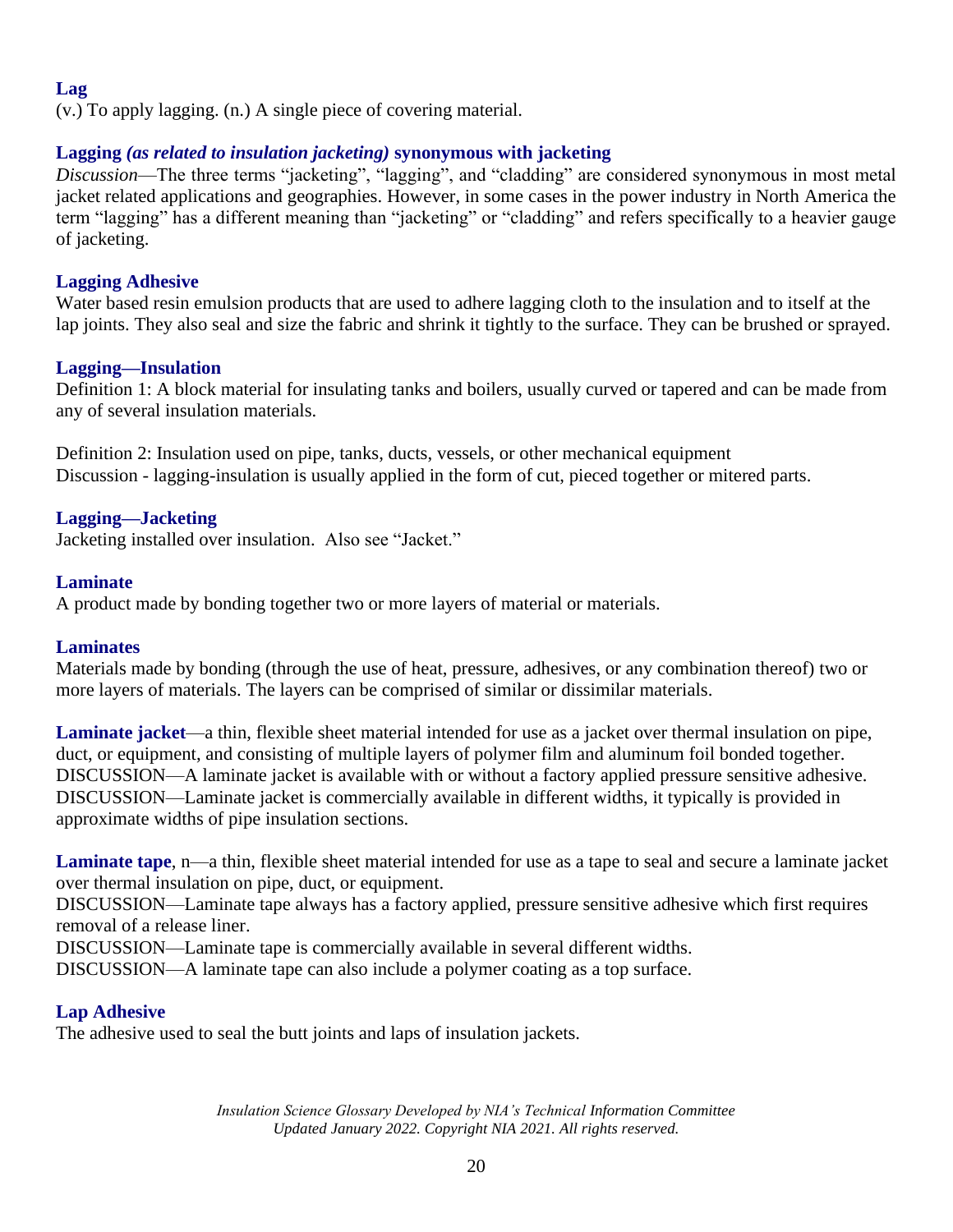## **Lath—Expanded Metal**

A lattice type of material of various gauges and sizes, used to provide reinforcement for insulation materials. Also used as a facing for metal-mesh insulation.

## **Lath—High Rib**

A metal lath with a built-in rib used to provide air space under insulation applications.

### **Log Mean (Radius)**

The equivalent value of insulation thickness for pipe (curved surfaces) to produce the same resistance to heat flow as per flat areas.

#### **Loose-Fill Insulation**

Insulation in granular, nodular, fibrous, powdery or similar form designed to be installed by pouring, blowing or hand placement.

#### **Loose or Fill Insulation**

Insulation consisting of loose granules, fibers, beads, flakes, etc., which must be contained and are usually placed in cavities.

#### **Low-Pressure Condensate**

Condensate directly received from low-pressure steam.

#### **Low-Pressure Steam**

Steam at or below 15 pounds per square inch gauge.

#### **Low-Velocity Duct**

A duct designed with air flow at not more than 2,000 feet per minute velocity with static pressure not above 2 inches.

#### **Main**

Piping or ductwork from a source to the last branch connection or from the last branch connection returning to the source or to a termination point.

### **Marine Insulation**

Insulation used on sea-going vessels, including Naval and Coast Guard, water-going product carriers, cruise ships, pleasure boats, and offshore oil platforms. Applications can include insulation for envelope (hull), bulkhead (interior vertical panels), HVAC, exhaust, fuel, refrigeration, and process insulation systems. Some approvals may be required for application.

#### **Mastic**

A protective coating applied by spray or trowel to weatherproof or otherwise prevent deterioration of the insulation to which it is applied.

#### **Mat**

A piece of insulation of the semi-flexible type, composed of fibers of one or more kinds in which the fibers are in random arrangement, used to support another material.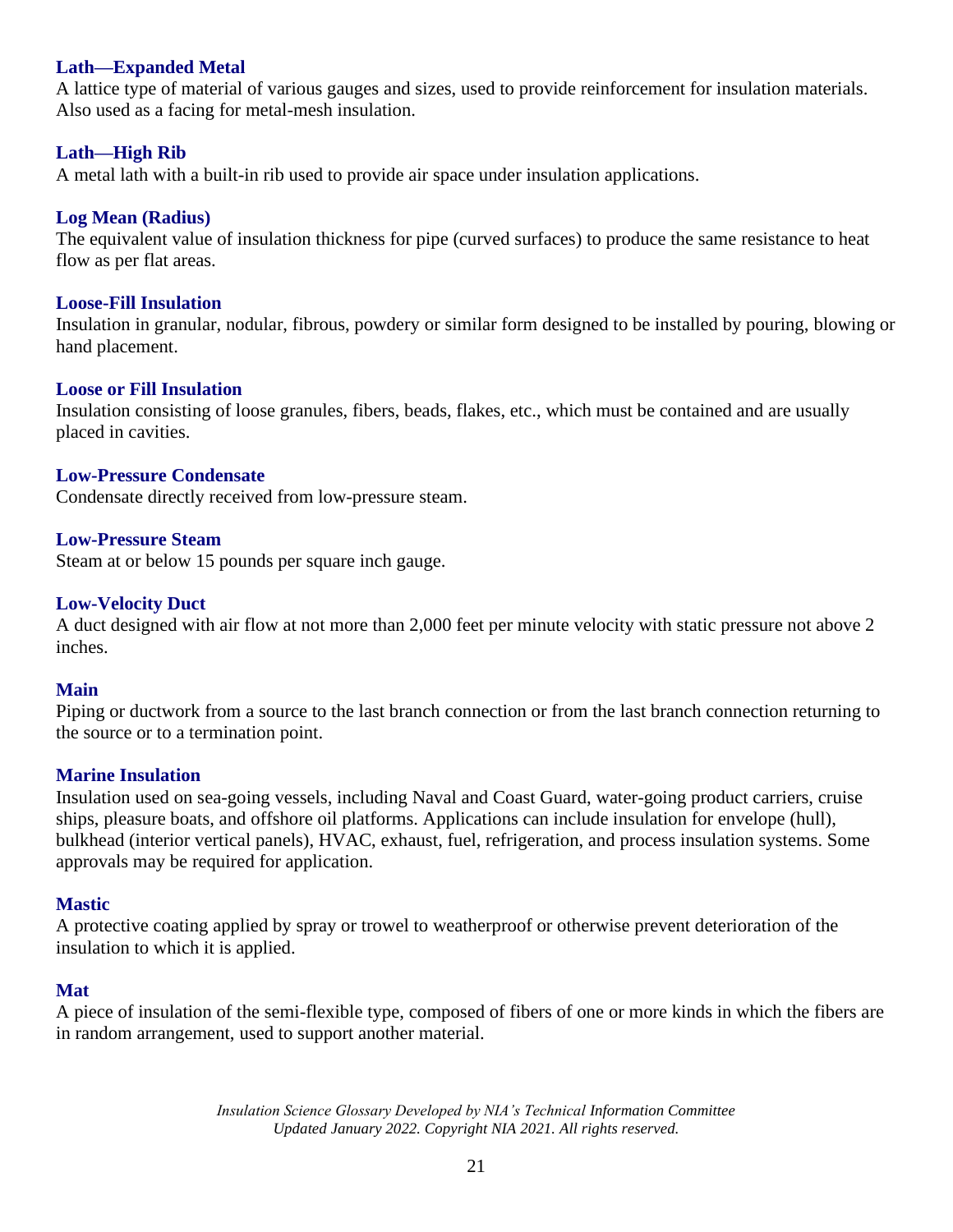## **Mean Specific Heat**

The quantity of heat required to change the temperature of a unit mass of a substance one degree, measured as the average quantity over the temperature range specified. (It is distinguished from true specific heat by being an average rather than a point value).

#### **Mean Temperature**

Sum of the cold surface temperature and the hot surface temperature divided by two. (Thermal conductivity charts are calculated to use mean temperatures).

### **Mechanical Couplings**

Bolting devices used in assembly of piping.

#### **Mechanical Insulation**

Insulation used for or on cold or hot pipes, ducts, tanks, vessels, and equipment to achieve thermal, acoustical, and personnel safety requirements in residential, industrial, and commercial applications, including process systems.

#### **Mechanical Insulation Accessories**

Components used in conjunction with the insulation that is applied in a mechanical insulation system.

#### **Medium Pressure Condensate**

Condensate directly received from medium-pressure steam.

#### **Medium Pressure Steam**

Steam under 75 pounds per square inch gauge, but above 15 pounds psig.

### **Medium Velocity Duct**

A duct designed with airflow over 2000 feet per minute velocity with a static pressure below 6 inches.

### **Melamine Insulation**

A typically open cell foam material consisting of formaldehyde-melamine-sodium bisulfite copolymer supplied as sheets for use as thermal or acoustical insulation.

## **Membrane Reinforcement**

Woven or non-woven fabrics used for saturation and embedment in mastic and coating applications to provide strength, continuity and impact resistance. See glass fabric.

## **Metal Lagging**

See jacket.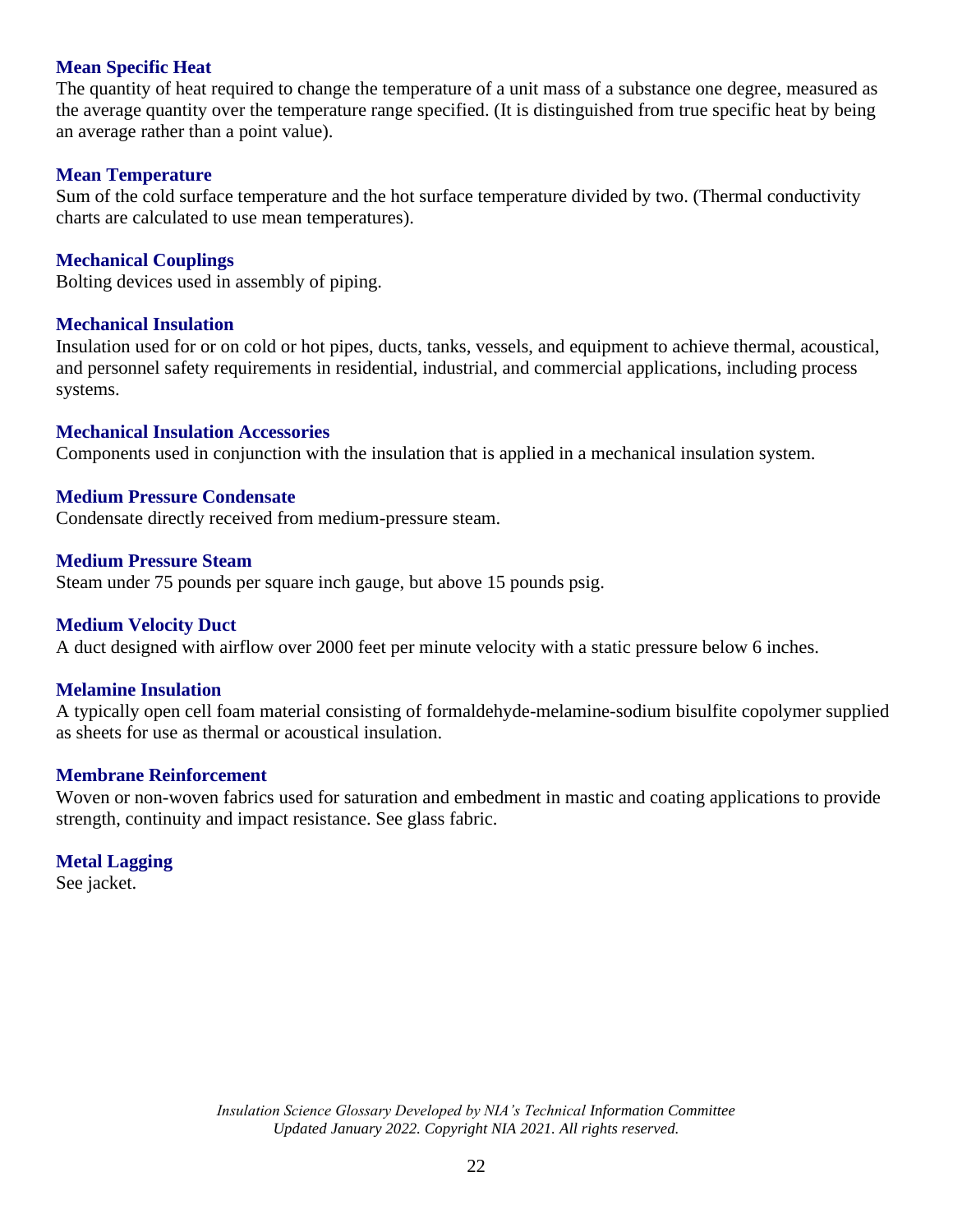### **Metal Sheets**

Thin-gauge metal pieces composed of various alloys of stainless steel, steel or aluminum for use as protective covering materials on pipe, tank, equipment, and vessel insulation. Each individual sheet is sized to conveniently fit around or over the insulation system.

### **Metal Rolls**

Thin-gauge metal in the form of a long sheet that is rolled up and composed of various alloys of stainless steel or aluminum for use as protective covering materials on pipe, tank, equipment, and vessel insulation. Individual pieces or sheets must be cut from the roll prior to use.

### **Micrometer**

A device that accurately measures small distances or thicknesses between its 2 faces.

### **Microporous Insulation**

Material in the form of compacted powder with an average interconnecting pore size comparable to or below the mean free path of air molecules at standard atmospheric temperature and pressure. Microporous insulation may contain fibers to add integral strength and opacifiers to reduce the amount of radiant heat transmitted.

### **Mineral Fiber**

Insulation composed principally of fibers manufactured from rock, slag, or glass, with or without binders.

#### **Mineral Wool**

A synthetic vitreous fiber insulation made by melting predominantly igneous rock, and or furnace slag, and other inorganic materials, and then physically forming the melt into fibers. To form an insulation product, there are often other materials applied to the mineral wool such as binders, oils, etc.

#### **Mixed Air Duct (Plenum)**

A duct or plenum located at a point where air returned from a space inside the building, and fresh air are mixed or metered by dampers for redistribution through the air handling unit.

### **Moisture Barrier (as related to Insulation Jacketing)**

A polymeric film or coating applied to the inner surface of metal jacketing for the primary purpose of reducing electrolytic, pitting, or crevice corrosion of the jacketing Discussion – moisture barriers are not water vapor barriers or water vapor retarders

#### **Moisture Barrier (Other)**

A substance that is impervious to liquids and is used to stop moisture intrusion.

### **Moisture Retarder (as related to Insulation Jacketing)**

A layer of plastic film or other material applied to the inner side of metal jacketing to inhibit jacket corrosion by interfering with the formation of a galvanic cell between the dissimilar metals of the pipe and jacket or by preventing crevice corrosion

*Discussion*—A moisture retarder is not an insulation system water vapor retarder and does not perform the same function.

### **Mold and Mildew Resistance**

The property of a material that enables it to resist the formation of fungus growth.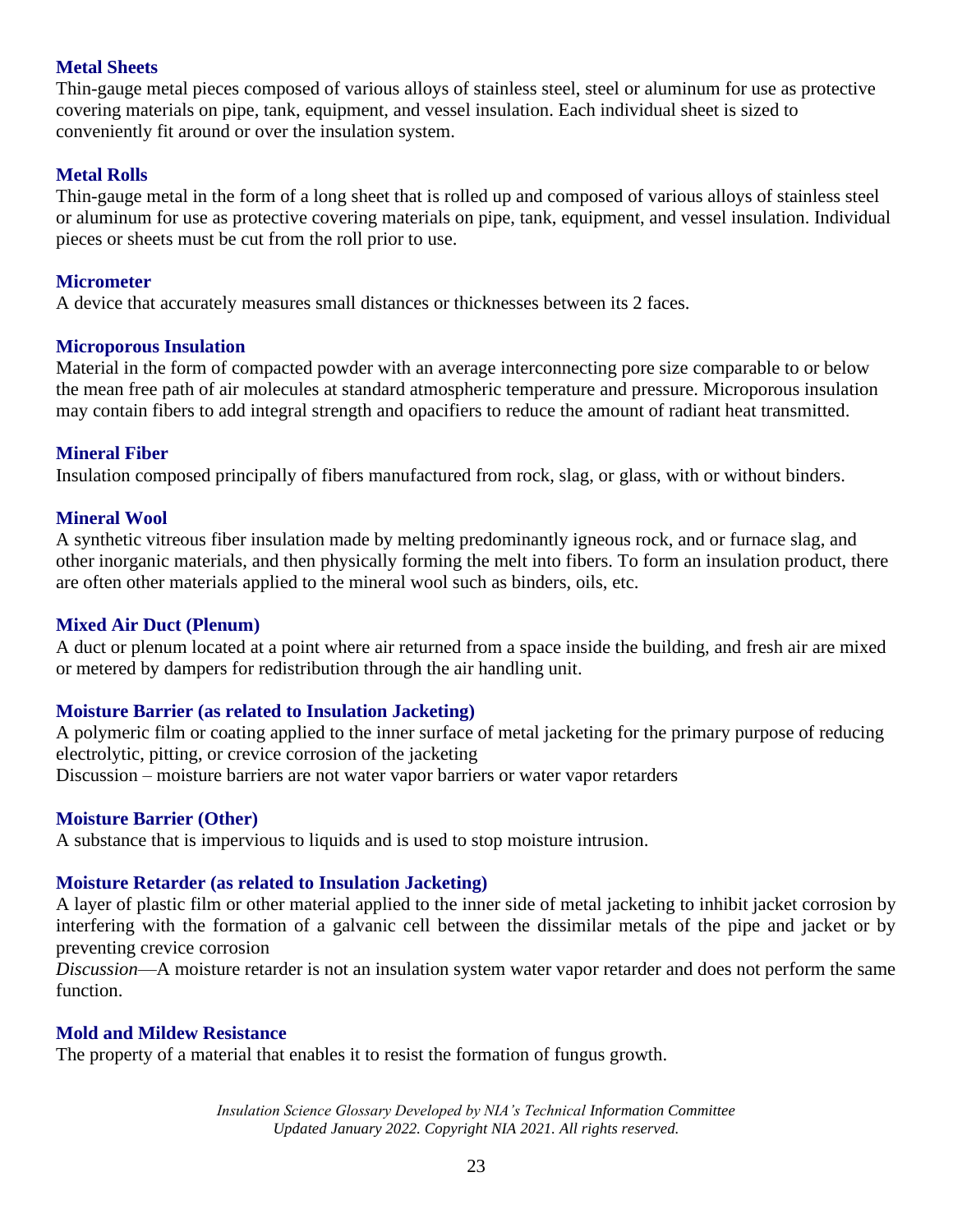## **Needled Glass**

Glass fibers that are held together, typically in blanket form, by use of pin-punching repeatedly to entwine the fibers. Needled blankets do not employ the use of organic binders to hold together the insulation blanket.

## **NFPA**

National Fire Protection Association.

### **Noise Reduction Coefficient (NRC)**

A single number rating that is the arithmetic average of the individual sound absorption coefficients at 250, 500, 1000 and 2000 Hz to the nearest 0.05.

### **Nominal Pipe Size (NPS) Piping**

The name of the sizing system for pipes used with IP units. The NPS system is employed to indicate the name of the pipe size, not its actual dimensions, wall thickness, or outer diameter. These actual dimensions can only be determined by consulting the appropriate table of actual sizes associated with each NPS size and wall thickness.

### **Noncombustible**

A material that will not contribute fuel or heat to support a fire to which it is exposed.

### **Nonflammable**

A material that will release very little heat when exposed to fire or flame.

## **Nuclear Encapsulated or Reflective Metallic Insulation (RMI) Cassettes**

An insulation system made of heavy gauge stainless steel sheets on the outside and light gauge stainless steel foils separated by  $\frac{1}{4}$ -inch to  $\frac{1}{2}$ -inch gaps on the inside. The thermal performance depends primarily on maintaining the low emittance of the concentric foil layers. The 1/4-inch to 1/2-inch wide air spaces between the foils provide some thermal energy control.

### **Octave Band**

A frequency band with an upper frequency limit equal to twice the lower limit.

### **Offset**

A change in location or direction of a main, branch or runout. It may be located in a riser or horizontal run of piping or duct.

### **One-coat Cement**

A mixture of various insulation fibers, fillers and binders with hydraulic-setting cement. The material can be applied directly to fittings to match adjacent insulation thickness in one application and smoothed to provide a hard finish.

### **Open Cell Foam**

A material comprised predominantly of interconnecting cellular voids.

### **Panel**

A prefabricated unit of insulation and lagging.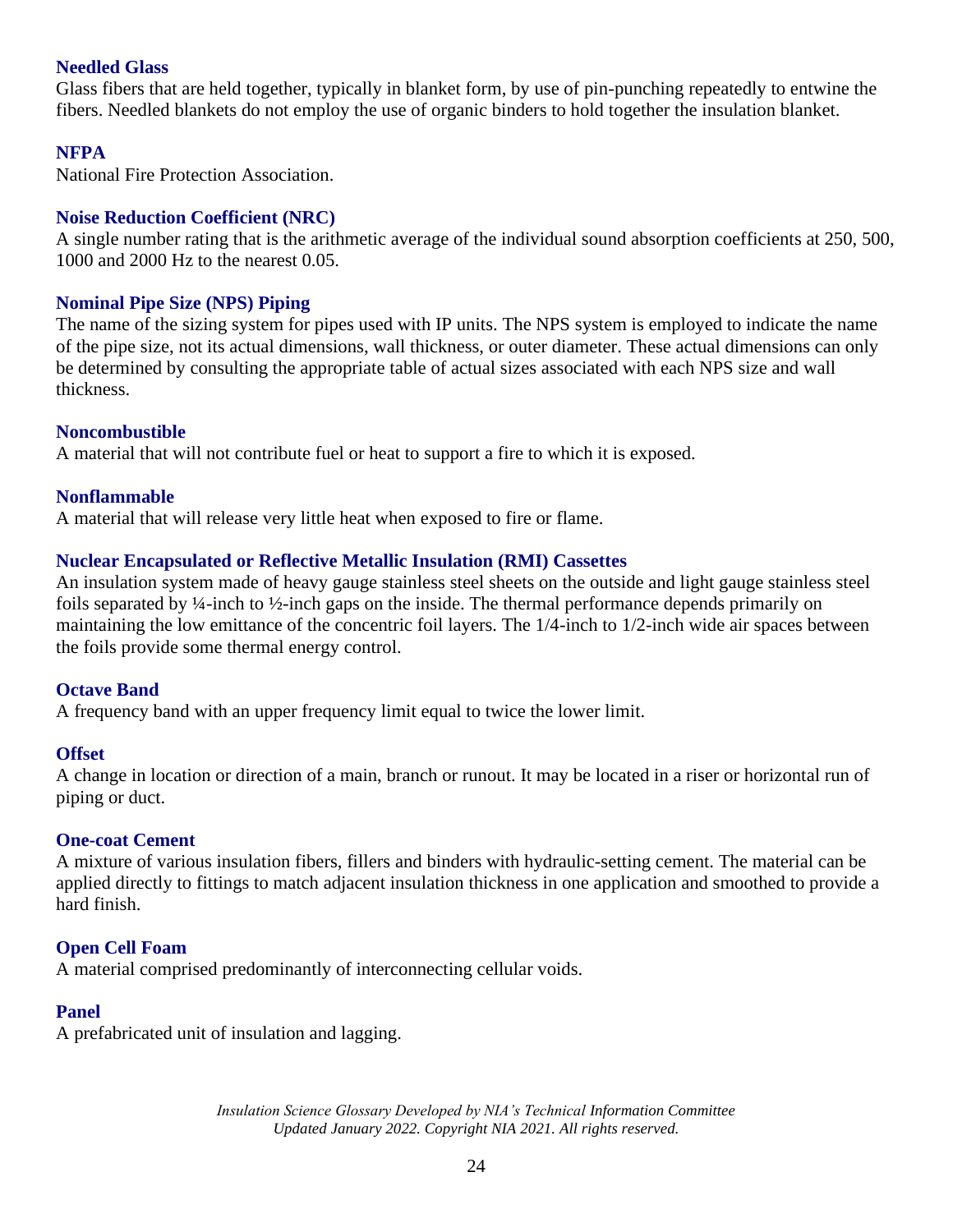## **Patching**

Repair or restoration of damaged existing insulation. See Reinsulate.

## **Perlite**

Insulation composed of natural perlite ore expanded to form a cellular structure.

## **Perm**

The unit measure of vapor transmission consisting of one grain of water through one square foot of a membrane in an hour at 1-inch mercury vapor pressure difference.

### **Permeance**

See water vapor permeance.

## **Permeability**

See water vapor permeability.

## **Personnel Protection System (as related to insulation)**

A system installed or mechanical device used for avoiding physical harm from thermal and acoustical hazards.

## **pH**

A measure of the acidity or alkalinity of a solution, numerically equal to 7 for neutral solutions, increasing with increasing alkalinity and decreasing with increasing acidity (potential of hydrogen).

## **Phenolic Foam**

A foamed insulation made from resins of phenols condensed with aldehydes.

## **Pin Weld**

Attachment of insulation anchor pins to ductwork or equipment usually by capacitor discharge welding.

### **Pinhole**

Very small hole through a mastic or coating.

### **Pipe**

A circular conduit for the conveyance of liquids or semisolids.

### **Pipe Insulation**

Insulation in a form suitable for application to cylindrical surfaces.

### **Pipe & Tank Wrap**

A flexible mechanical insulation formed either by continuous mat or segmented pieces of fibrous insulation adhered to various facing materials for the purpose of wrapping large diameter pipes, ducts, or vessels.

### **Piping Isometrics**

Drawings provided by a technical designer intended to illustrate piping lengths, sizes, locations, and elevations for a mechanical system. Isometrics may contain additional information about treatment of pipes for a specific purpose or service intended.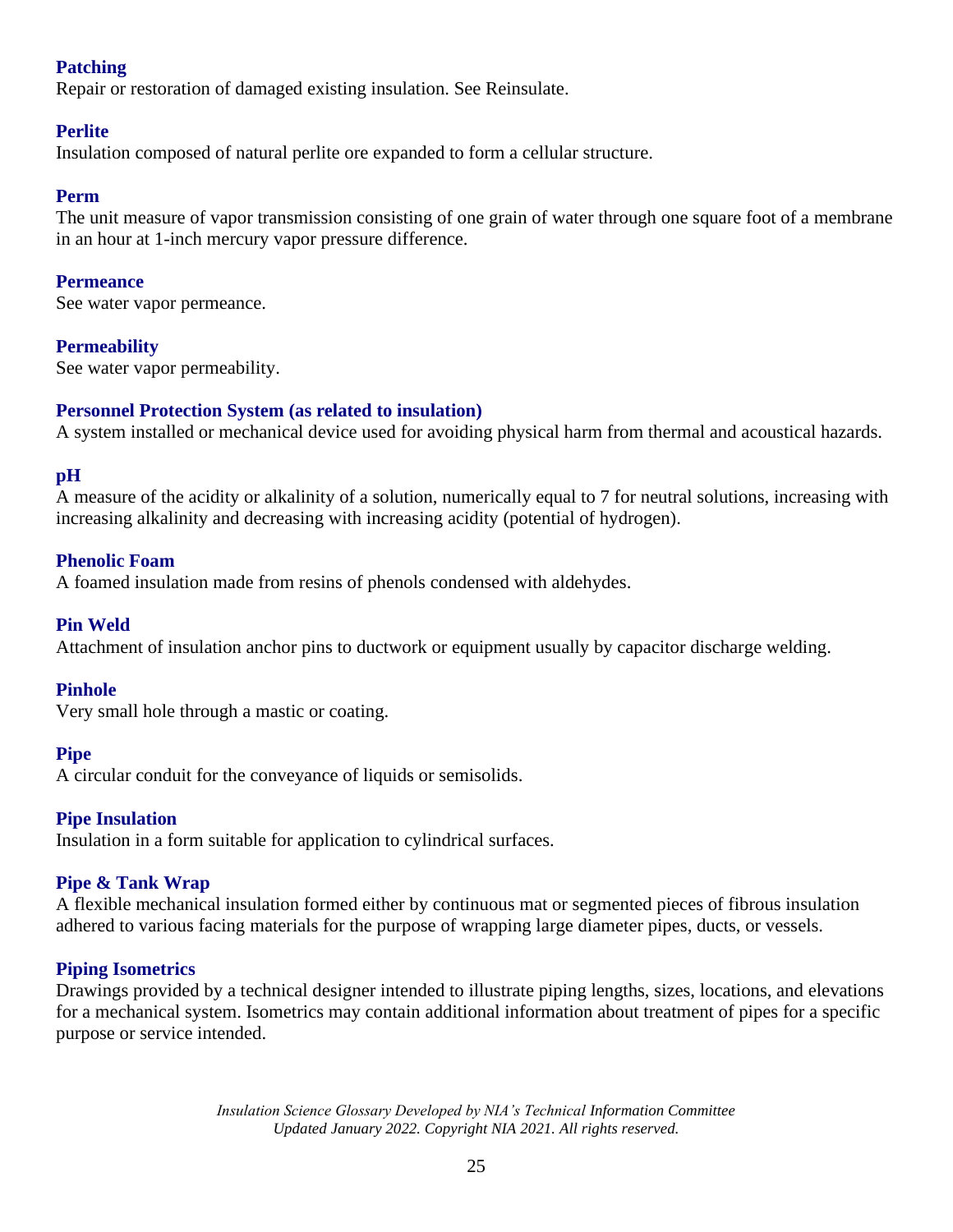## **Plenums**

A compartment or chamber to which one or more ducts are connected, that forms a part of the air distribution system, and that is not used for occupancy or storage. A plenum is often formed in part or in total by portions of the building.

## **Pointing**

Applying or shaping cements or mastic with a small pointed trowel.

## **Poly Scrim Kraft (PSK):**

Laminate facing or covering consisting of metalized or non-metalized polymeric film with a reinforcing scrim and a kraft paper backing

## **Polyfilm**

A multilayer film used as a moisture retarder on metal jacketing consisting of at least one layer of ethylene/methacrylic acid copolymer and one or more layers of other polymers, usually polyethylene.

## **Polyethylene**

A closed-cell, thermoplastic material used for insulation.

## **Polymeric (Plastic/Rubber) Rolls** (as related to insulation protective jacketing)

Thin-gauge polymer in the form of a long sheet rolled up for use as a protective covering material on pipe, duct, tank, equipment, and vessel insulation. Individual pieces or sheets must be cut from the roll prior to use.

## **Polymeric (Plastic/Rubber) Sheets** (as related to insulation protective jacketing)

Thin-gauge polymeric pieces composed of various materials, usually a plastic or rubber, for use as protective covering materials on pipe, tank, equipment, and vessel insulation. Each individual sheet is sized to conveniently fit around or over the insulation system. Polymeric sheets and some fitting covers are available at various thicknesses. Typical polymeric jacketing materials are Polyvinyl Chloride (PVC), Polyvinylidene Chloride (PVDC), Polyethylene Terephthalate (PET), Polyvinyl Fluoride (PVF), Elastomeric, and Glass Reinforced Plastic.

## **Polyimide**

See cellular polyimide.

### **Polyisocyanate**

A closed-cell, thermoset, plastic foam formed by combining isocyanurate, polyol, surfactants, catalysts and blowing agents.

### **polykraft**

A multilayer composite film used as a moisture retarder on metal jacketing consisting of at least one layer of minimum 40 lb kraft paper and one or more layers of plastic film, usually polyethylene at a minimum thickness of 1.5 mils.

## **Polymer**

A long chain molecule resulting from the chemical attachment of short molecules (monomers) of the same product. For example, when ethylene (a gas) is polymerized, the synthetic resin polyethylene is produced.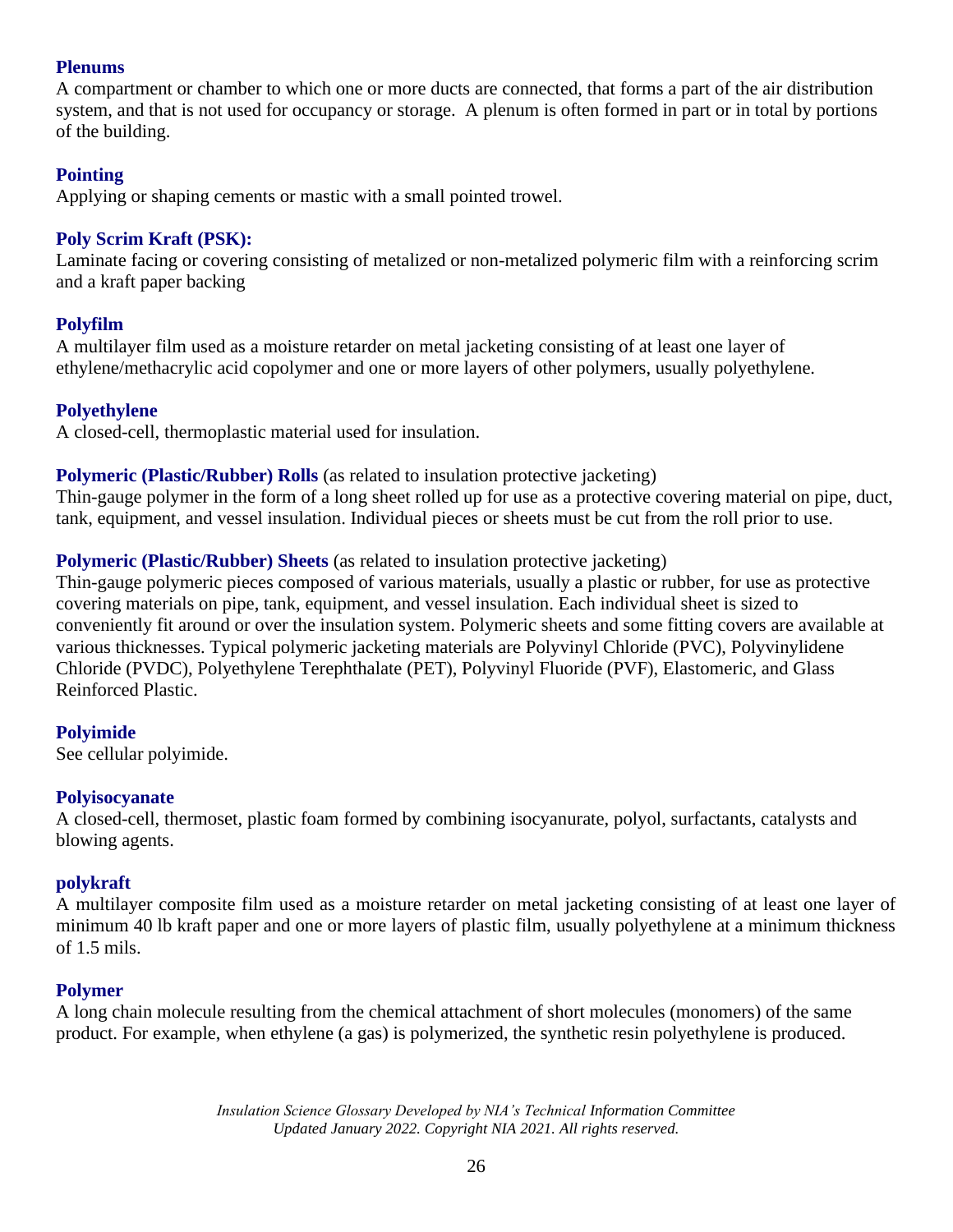## **Polyolefin**

A closed-cell thermoplastic material used for insulation, typically polyethylene.

## **Polyvinyl Chloride (PVC)**

A polymerized vinyl compound using chloride.

## **Polyvinyl Fluoride (PVF)**

A polymerized vinyl compound using fluoride.

## **Pre-insulated Panel Systems**

Factory-fabricated panel systems that incorporate an insulation layer, an outer layer of rigid or semi-rigid material serving as a structural support and protective jacketing material, and various methods of holding these laminated panels together and in place. Varying configurations of metals or plastics are the most common support/jacket material used in pre-insulated panels.

## **Pre-insulated Piping Systems**

Pre-assembled piping systems that incorporate piping, insulation, and a vapor retarder if needed, and an external covering/protective jacket in an assembly. This assembly is installed in a single operation. Joints between assemblies of pre-insulated pipe are connected and insulated on site.

## **Pressure Sensitive Tape**

A tape with adhesive pre-applied.

## **Poly/Scrim/Kraft/Poly (PSKP)**

Laminate facing or covering consisting of two layer of metalized or non-metalized polymeric film with a reinforcing scrim and kraft core between.

## **Poly/Scrim/Poly (PSP)**

Laminate facing or covering consisting of two layers of metalized or non-metalized polymeric film with a reinforcing scrim between.

## **Psychrometer**

A hygrometer consisting of a wet-bulb and a dry-bulb thermometer used to determine atmospheric humidity.

### **Pumped Condensate (Discharge)**

Condensate in liquid state from condensate receivers to feed water heaters, deaerators or boilers.

### **Puncture Resistance**

That property of a material that enables it to resist punctures or perforations under blows or pressure from sharp objects.

### **Punking**

An exothermic reaction that occurs inside insulation material, on a hot surface, and usually is the result of the combustion of gasses resulting from chemically decomposed binder or resin.

## **Quads or Pipe Section Quarters (PSQ)**

Rigid insulation that has been molded or fabricated into 4 sections of equal dimension and thickness to provide a complete single-layer of insulation around a given size of larger-diameter pipe. Pipe section quarters are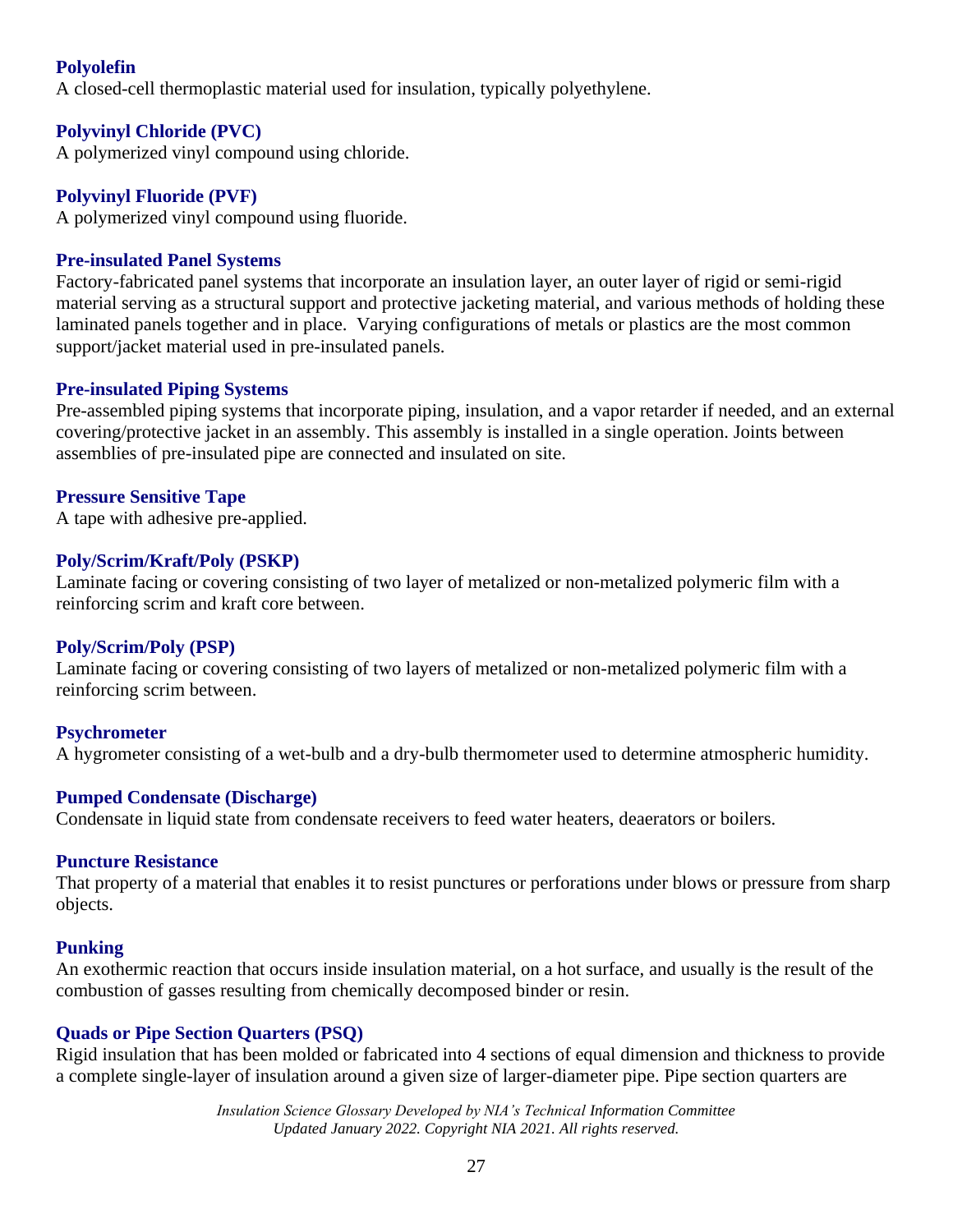typically used for pipe insulation on piping diameters greater than 24 inch NPS up to 36 inch NPS. The term "quads" can also refer to 4-piece pressed metal elbow fitting jackets.

## **R-Value (Resistance)**

See Resistance, thermal.

## **Radiance**

The rate of radiant emission per unit solid angle and per unit projected area of a source in a stated angular direction from the surface (usually the normal).

## **Radiant Flux Density**

The rate of radiant energy emitted from unit area of a surface in all radial directions of the overspreading hemisphere.

## **Radiation**

The passage of heat from one object to another without warming the space between.

## **Radiography (industrial)**

An imaging technique using X-rays, gamma rays, or similar high-energy electromagnetic radiation to penetrate and view the internal structure (e.g. flaws) of an object, such as metal pipe.

## **Reflectance**

The fraction of the incident radiation upon a surface that is reflected from the surface.

## **Reflective Insulation**

Insulation depending for its performance upon reduction of radiant heat transfer across air spaces by use of one or more surfaces of high reflectance and low emittance.

## **Refractory Insulation**

Insulation for extremely high temperature applications, typically above 1,200°F.

## **Refractory Insulation**

Insulation for extremely high temperatures, applications usually above 1500°F.

## **Refractory Materials**

Materials, usually fibers, that do not significantly deform or change chemically at very high temperatures. Manufactured in blanket, block, brick or cement form.

## **Reinforcing Cloth or Fabric**

A woven cloth or fabric of glass or resilient fibers used as reinforcement to a mastic.

## **Reinsulate**

To repair insulation to its former condition. (If insulation is to be removed and replaced, it should be so stated.)

## **Relative Humidity**

One of the following ratios (a) the mole fraction of water vapor in a given moist air sample to the mole fraction in the air sample saturated at the same temperature and pressure; (b) the vapor pressure in a given moist air sample to the vapor pressure in the air sample saturated at the same temperature and pressure and (c) the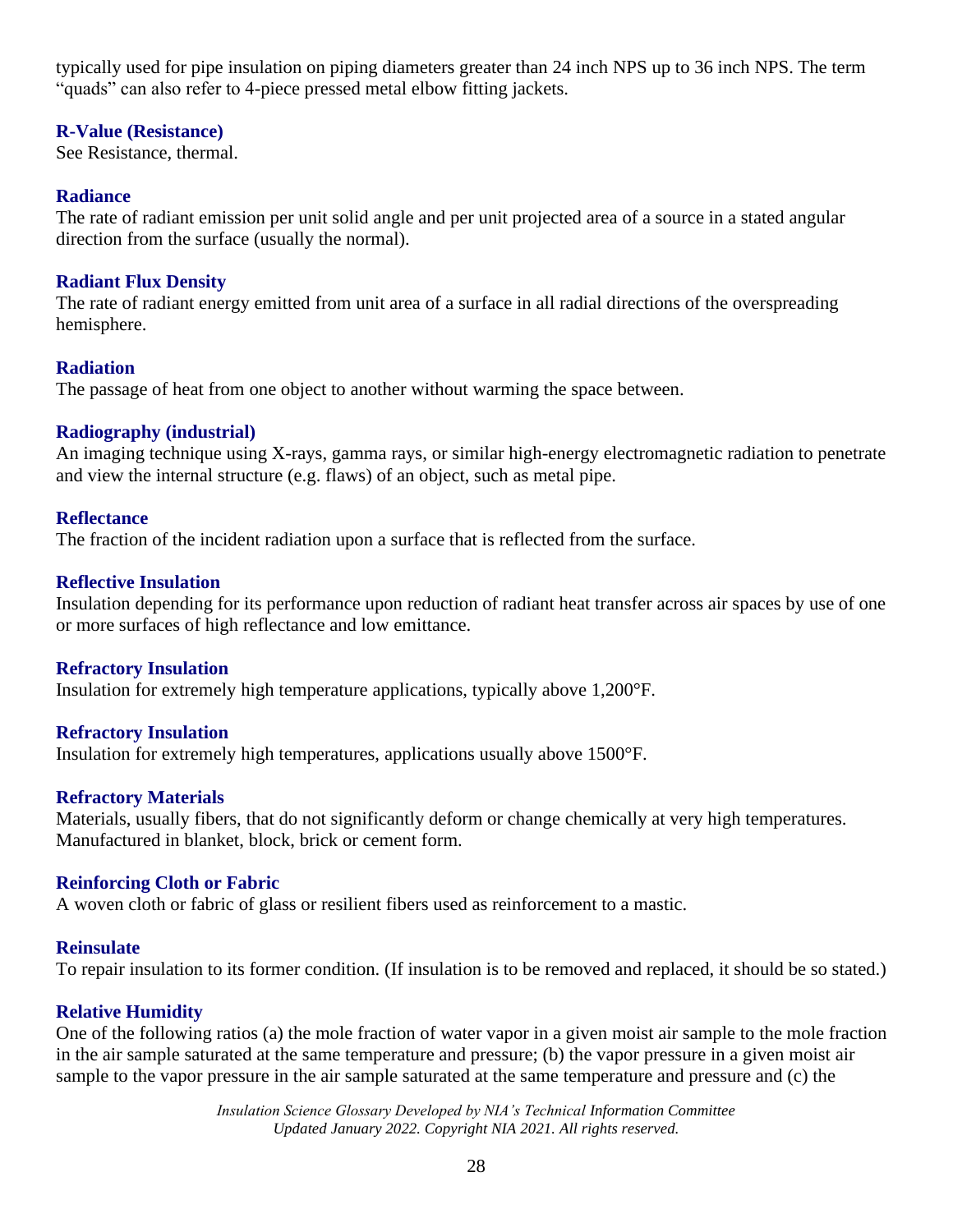humidity ratio in a given moist air sample to the humidity ratio in the air sample saturated at the same temperature and pressure. There are no units.

### **Removable and Reusable Covers**

Insulation materials or pads, enclosed in a fabric or metal (mesh, or sheet), designed to be readily removed and reinstalled.

### **Resiliency**

The property of a material that enables it to recover its original shape and thickness after compression.

#### **Resistance to Acids, Caustics, and Solvents**

The ability of a material to resist decomposition by various acids, caustics and solvents to which it may be subjected.

### **Resistance to Air Erosion**

The ability of an insulation material to resist erosion by air currents over its surface.

#### **Resistance, Abrasion**

The ability to withstand scuffing, scratching, rubbing or wind-scouring.

#### **Resistance, Freeze-Thaw**

Resistance to cycles of freezing and thawing that could affect application, appearance or performance.

#### **Resistance, Impact (Toughness)**

Ability to withstand mechanical blows or shock without damage seriously affecting the effectiveness of the material or system.

### **Resistance, Thermal, (R-value)**

A measure of the ability to retard heat flow rather than the ability to transmit heat. R-value is the numerical reciprocal of "U" or "C," thus  $R = 1/U$  or 1/C. Thermal resistance R-value is used in combination with numerals to designate thermal resistance values: R-11 equals 11 resistance units. The higher the "R," the higher the insulating value. The I-P units are  ${}^{\circ}F - ff^2 - hr / But$ ; the SI units are  ${}^{\circ}C - m^2 / W$ .

### **Resistivity, Thermal, r**

The quantity determined by the temperature difference, at steady state, between two defined parallel surfaces of a homogeneous material of unit thickness, that induces a unit heat flow rate through a unit area. (r in SI units: m K/W.) (r in inch-pound units: h ft  $F/Bt$ u or, h ft  $\frac{2F}{Bt}$ u in.)

### **Retrofit**

The application of additional insulation over existing insulation, new insulation after old insulation has been removed, or new insulation over existing, previously uninsulated surfaces.

## **Return Air**

Air returned from conditioned spaces to an air-handling unit.

#### **Return Air Duct**

A duct carrying air from a conditioned space to the mixing air duct or plenum unit.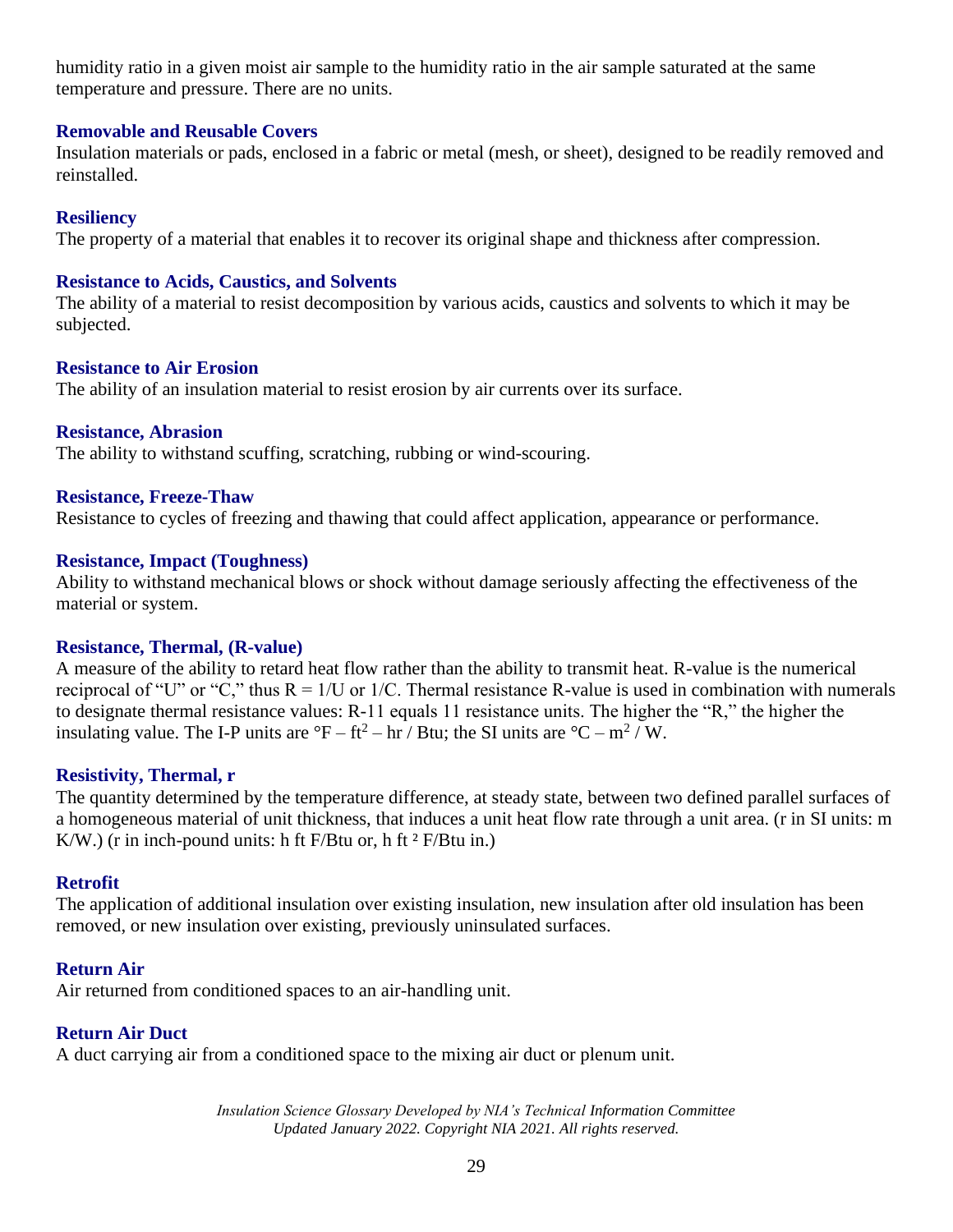## **Rigid Removable and Reusable Covers**

Insulation covers that include an insulation material that is enclosed in a rigid cover designed to be readily removed and reinstalled.

### **Rigid Wrap-around Insulation**

Segments of insulation material that have been adhered to a facing giving rigid insulation materials flexibility of application.

## **Rigidity**

The property of a material that opposes any tendency for it to bend (flex) under load.

### **Riser**

The vertical portion of a main, branch or runout.

### **Rock Wool (Mineral Wool)**

A synthetic vitreous fiber insulation made by melting predominantly igneous rock and other inorganic materials, and then physically forming the melt into fibers. Also,see Mineral Wool.

### **Run-Out**

Piping or duct work from or to a branch or main serving one: a) plumbing unit or fixture connection. b) heating and/or cooling unit, coil, convector, unit heater, fin tube, equipment connection, etc. c) HVAC diffuser or register or d) process equipment connection.

### **Saddle**

Rigid support for piping or equipment with allowance for insulation.

### **Sample**

A group of items, observations, test results, or portions of material, taken from a large collection of items, observations, test results, or quantities of material, which serves to provide information that may be used as a basis for making a decision concerning the larger collection.

### **Safety Data Sheet (SDS)**

A document that manufacturers and importers of chemicals use to identify and classify chemical hazards so that downstream users can be informed about and better understand these hazards. The Hazard Communication Standard (HCS) (29 CFR 1910.1200(g)) requires that the chemical manufacturer or importer provide Safety Data Sheets, (formerly known as Material Safety Data Sheets or MSDS's), for each hazardous chemical.

### **Safety Edge**

A n edge of metal jacketing that has been de-burred or rounded by a rolling operation

### **Safety Hem**

A rounded edge of metal jacketing created by folding the edge of sheet jacketing completely back upon itself using a roll former or a brake

*Discussion*– The fold is made toward the underside of the jacketing so that the original edge is hidden and the external appearance of the jacketing is preserved

### **SBCCI**

Southern Building Code Congress, International.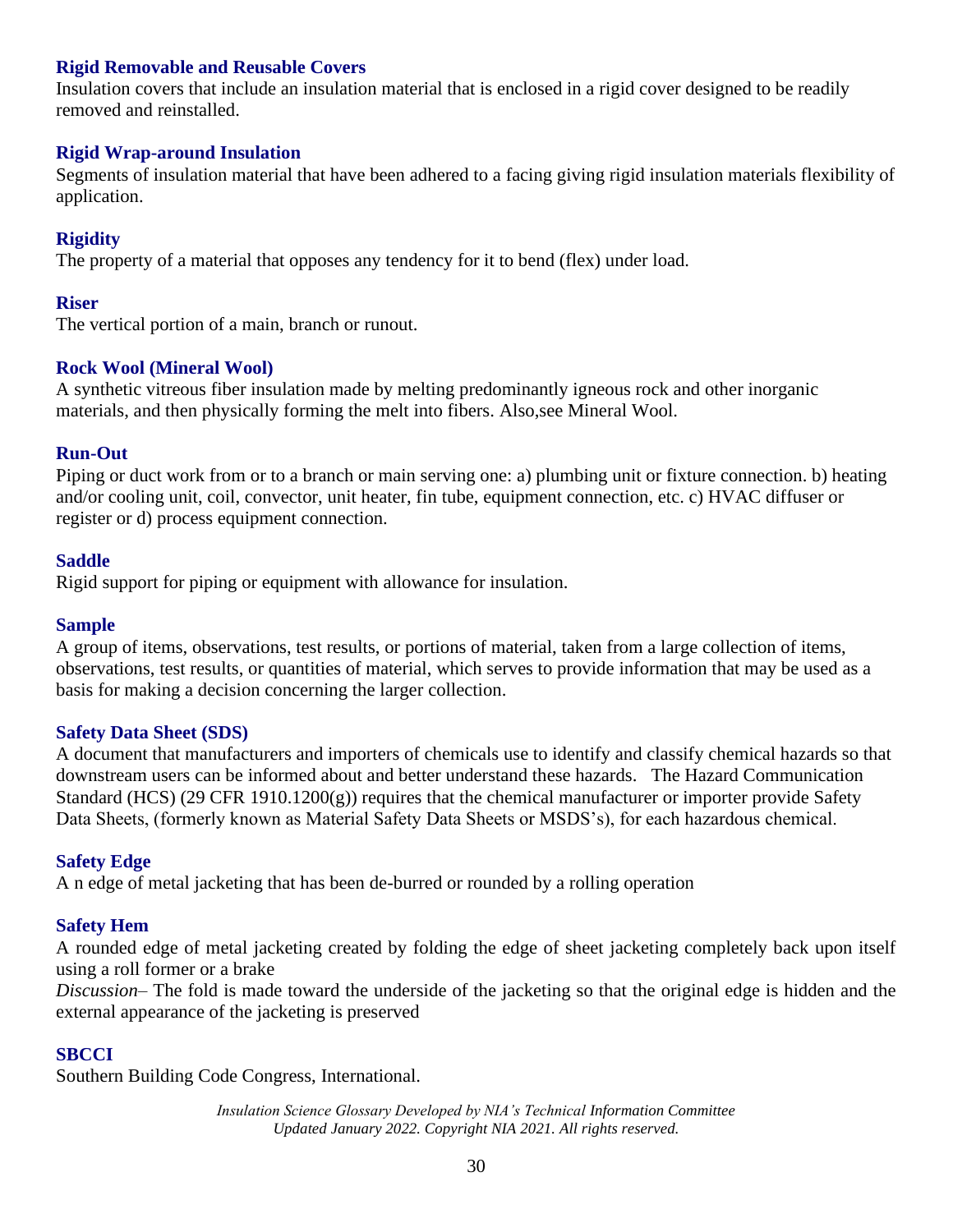## **S-Clip**

A device (in the shape of an "S") for supporting insulation, bands or jacketing.

## **Score**

To cut grooves in rigid insulation so that it may be cracked and fitted to round or irregular surfaces.

## **Scored Insulation**

Flat insulation material that has grooves cut in the insulation so that it can be wrapped around a round or irregular surface. The groove in scored insulation extends most of the way through the insulation and the thin remaining intact insulation layer is typically broken at the outer insulation surface during installation, requiring the use of banding, wire, or tape as holding/fastening devices. (See also V-Grooved Insulation)

## **Scrim**

A woven, nonwoven, or knitted fabric composted of continuous strands of material used for reinforcing or strengthening materials like ASJ or FSK insulation facers.

## **Seal**

To make water-tight or airtight.

## **Sealant**

Sealants in insulation function primarily as water and vapor seals. They may also be used as adhesives, and for expansion joints for metal, masonry, cellular glass, etc. They must exhibit low shrinkage, excellent adhesion and permanent flexibility.

## **Sealer**

A liquid coating used to prevent excessive absorption of finish coats into porous surfaces.

## **Securements**

Any device, wire, strap or adhesive used to fasten insulation into its service position and hold it there.

## **Self-Extinguishing**

The property of a material that enables it to stop its own ignition after external ignition sources are removed.

## **Service Temperature Limits**

The temperature to which the jacket or coating may be subjected when applied over insulation. It does not refer to the operating temperature of the equipment, vessel or pipe.

## **Shear Strength**

The ability of a material to resist cleavage.

## **Shelf Life**

The period of time during which a material, especially packaged adhesive, coating or sealant, can be stored under specified temperature conditions and remain suitable for use.

## **Shield**

Metal protector to prevent crushing of insulation at pipe hangars.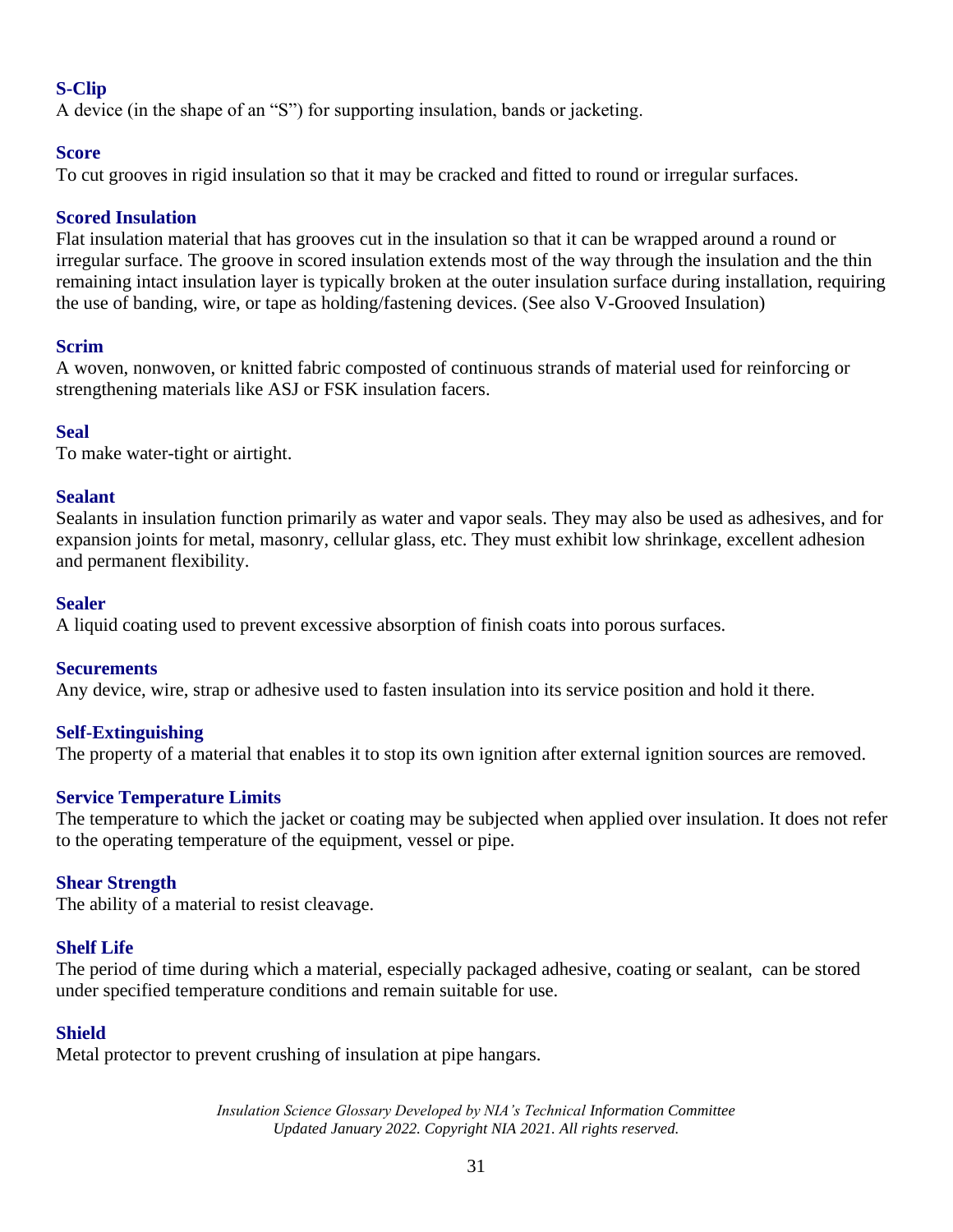## **Shrinkage**

That property of a material that indicates its proportionate loss in dimensions or volume due to temperature changes or aging.

## **Slag Wool**

A mineral wool made usually from molten blast-furnace slag by the action of jets of steam under high pressure.

### **Smoke Density**

The amount of smoke given off by the burning material compared to the amount of smoke given off by the burning of a standard material.

### **Soaking Heat**

A test condition in which the specimen is completely immersed in an atmosphere maintained at a controlled temperature.

### **Solar Resistance**

The property of a material to resist decomposition by the ultraviolet rays from the sun or the passage of radiant heat from the sun.

### **Solids Content**

The percentage of the non-volatile matter in adhesives, coatings or sealants. It may be based on weight or volume.

#### **Solvent**

Any substance, usually a liquid, that dissolves another substance.

### **Sorption**

Sorption refers to the process in which one substance takes up or holds another (by either absorption or adsorption)

### **Sound Absorption Coefficient (SAC)**

The percentage of sound energy incident on the surface of a material that is absorbed by the material.

### **Sound Meter (Sound Level Meter, Noise Meter, or Decibel Meter)**

Device used for the measurement of acoustic energy. It is commonly a hand-held instrument with a microphone and readings are typically expressed in decibels.

### **Sound Transmission Class (STC)**

A single number rating based on sound transmission loss measurements of a partition between adjacent closed rooms.

### **Sound Transmission Loss (STL)**

The reduction in level measured in decibels as sound energy passes through a material or composite construction.

### **Specific Heat**

The ratio of the amount of heat required to raise a unit mass of a material 1 degree, to that required to raise a unit mass of water 1 degree at some specified temperature.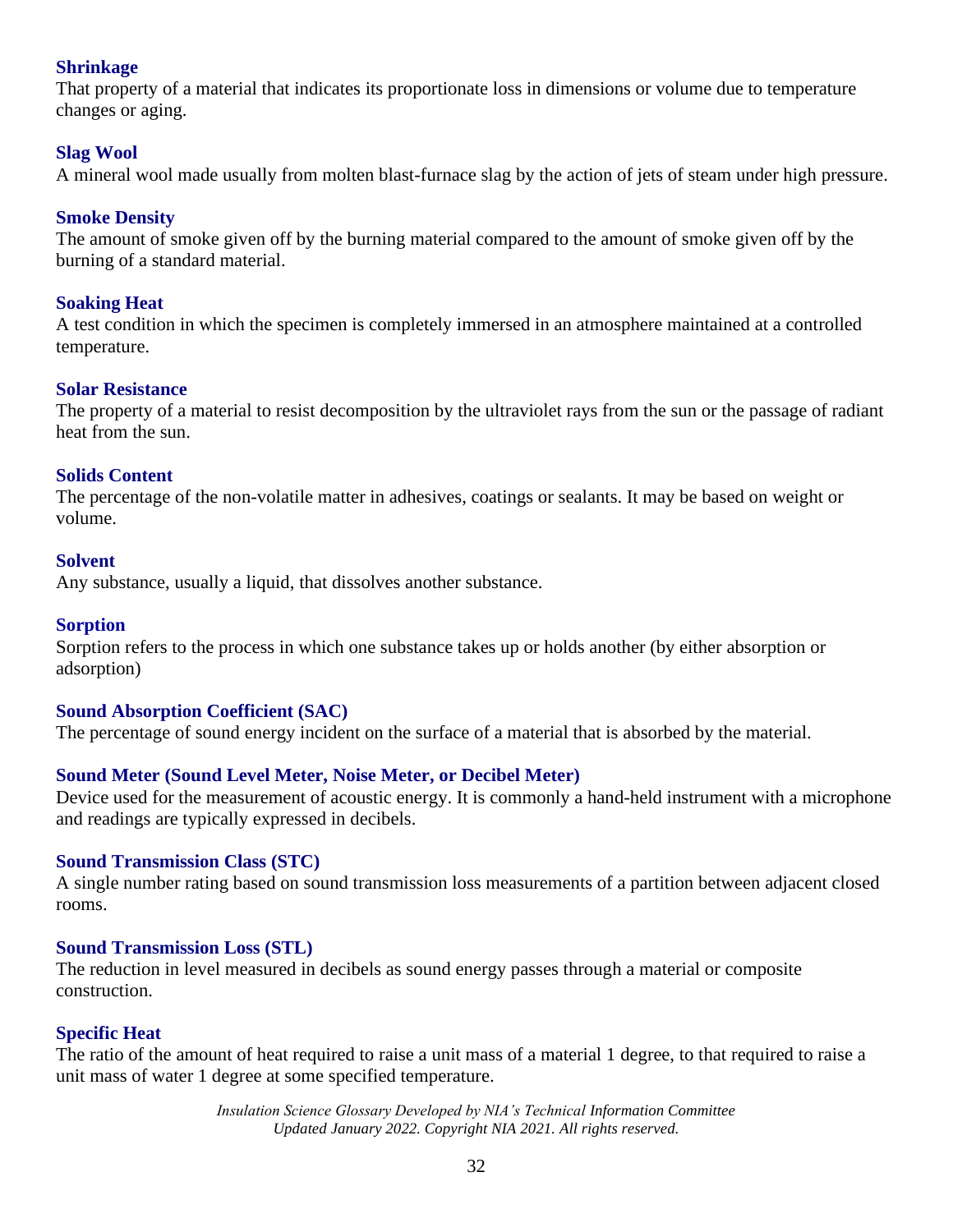#### **splice roll**

Metal jacketing sold in roll form where the package contains two separate pieces of metal jacketing rolled approximately end to end.

*Discussion*—A splice roll occurs when the metal coil being used to form the roll jacketing reaches its end before the required roll length is obtained.

#### **split roll**

Synonymous with splice roll.

#### **Sprayed-on Insulation**

Insulation of the fibrous or foam type that is applied to a surface by means of power spray devices.

#### **SSL**

Self-sealing lap, as in the overlap on pipe insulation jacket.

### **Standards**

Published documents that establish specifications and procedures designed to ensure the performance and reliability of materials, products, methods, and/or services.

#### **Standard Test Method**

An established method for conducting a test in science or engineering, such as a physical or chemical test. It is a definitive procedure that produces a reliable result, either quantitative or subjective. A test can be considered a technical operation or procedure that consists of determination of one or more characteristics of a given product, process, or service according to a specified protocol.

#### **Standing Seam**

Folded configuration of jacketing to achieve watershed for the top flat surfaces of ductwork, vessels, or tanks. Also used to provide rigidity.

#### **Steady State (Thermal)**

A condition for which all relevant parameters in a region do not vary over two consecutive steady-state time periods by more than the steady-state tolerance, and no long-term monotonic drifts are present. Where, the steady-state time period is the time constant of the apparatus-specimen system with additional time necessary if physical phenomena are present, such as moisture transport, which could cause a long-term monotonic drift.

#### **Stiffener (Duct Flange)**

A structural or fabricated angle iron shape, attached to the exterior surfaces of a duct or bulkhead at specified intervals for the purpose of reinforcing the metal and to prevent vibration.

#### **Stone Wool**

See Rock Wool.

#### **Strainer**

A filter or sieve used in fluid piping to trap scale and other entrained particles.

### **Strength, Transverse (or Flexural)**

The breaking load applied normal to the neutral axis of a beam.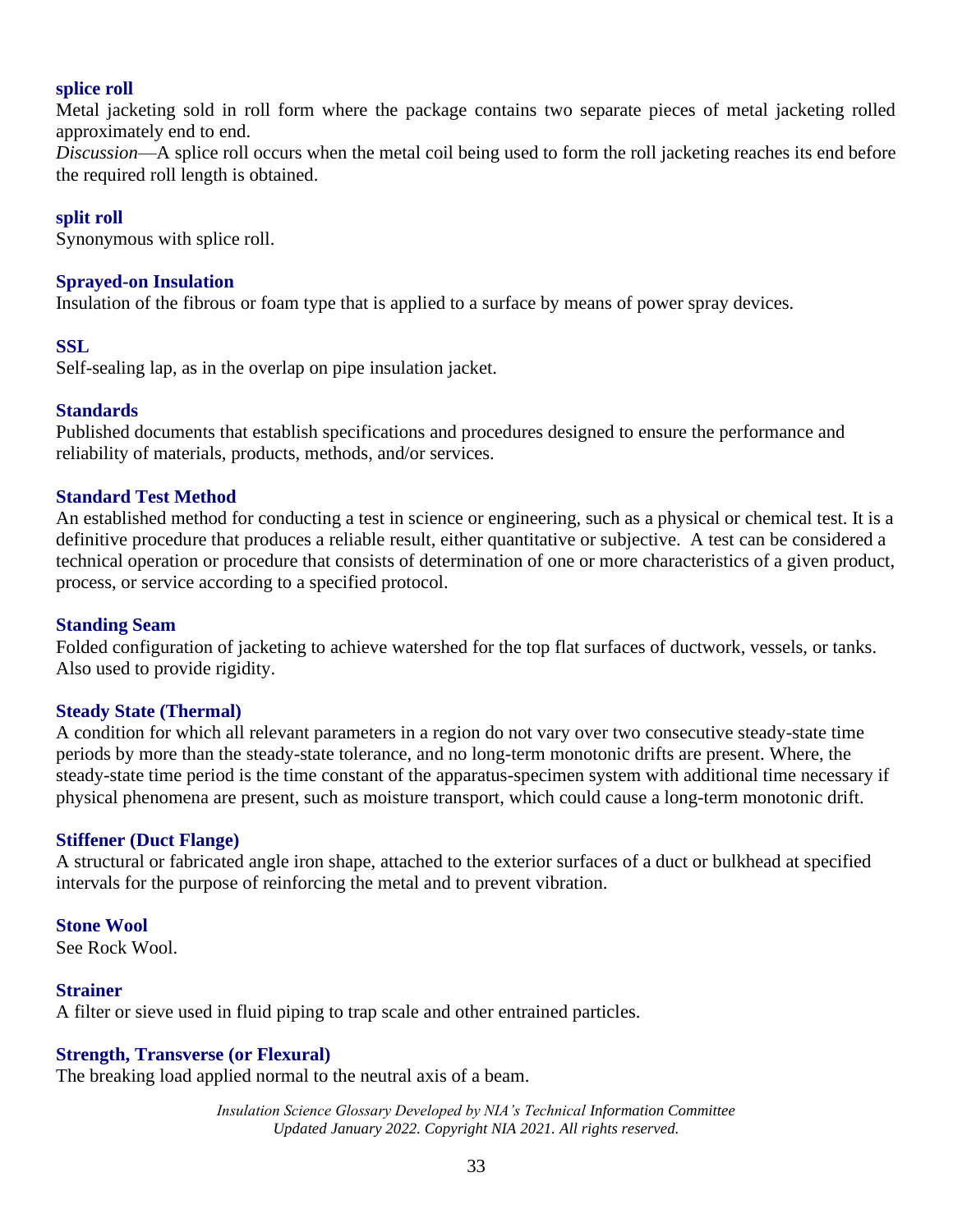### **Stud**

Used to hold heavy insulation and/or panels in place. Applied with arc welder, studs differ from pins in that they are generally ¼-inch or greater in diameter.

### **Stud Weld**

Attachment of insulation anchors to tanks or vessels by means of drawn arc welding.

### **Supercool**

The action of cooling a substance below its freezing temperature without the material becoming a solid.

### **Supply Air Duct**

A duct that carries conditioned air from air supply units to room diffusers or grilles.

### **Support (Insulation)**

A mechanical device that carries the weight of insulation.

### **Surface Coefficient**

The ratio of the steady-state heat exchange rate (time rate of heat flow per unit area of a particular surface by the combined effects of radiation, conduction, and convection) between a surface and its external surrounding (air or other fluid and other visible surfaces) to the temperature difference between the surface and its surroundings.

(See conductance, film).

## **Surface Temperature (TA)**

The surface temperature of finished insulation.

### **Tack**

The property of an adhesive that enables it to form a measurable bond immediately after adhesive and adherent are brought into contact under low pressure.

### **Tear Strength**

The property of a material that enables it to resist being pulled apart by opposing forces.

### **Temperature Cycling**

The situation where the temperatures involved in a system change through 2 or more temperature extremes and may involve multiple repetitions of this change. The temperature that is changing can be inside a pipe or vessel or it can be the ambient temperature.

### **Temperature Limits**

The upper and lower temperatures at which a material will experience no change in its physical properties.

### **Test Specimen**

The portion of a test unit needed to obtain a single test determination.

### **Thermal Conductivity (k-Value)**

See Conductivity, thermal (k-value)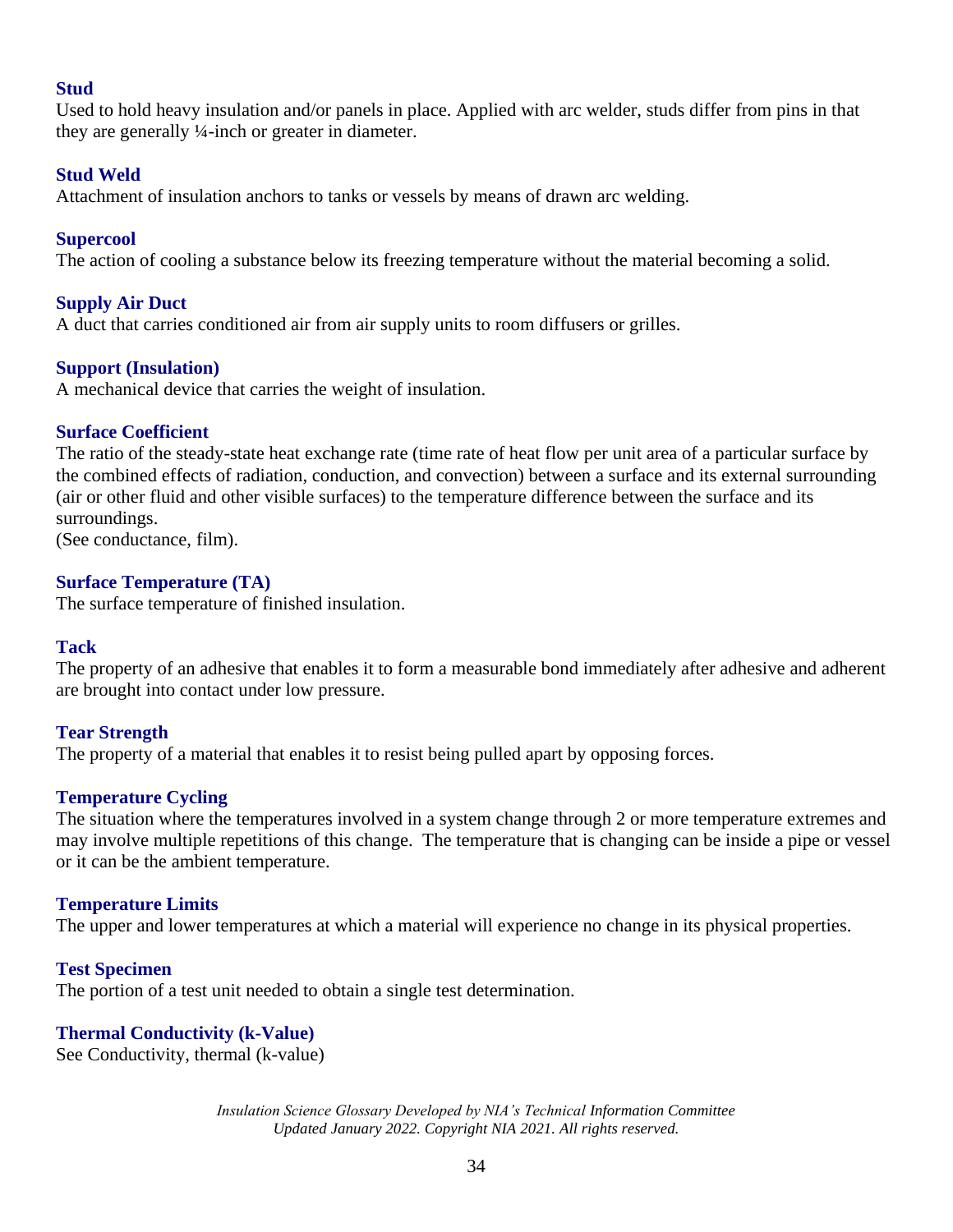### **Thermal Capacity**

The quantity of heat required to change the temperature of the body one degree. For a homogeneous body, it is the product of mass and specific heat. For a nonhomogeneous body, it is the sum of the products of mass and specific heat of the individual constituents. (May also be seen as heat capacity.)

#### **Thermal Insulation**

Definition One: Insulation applicable within the general temperature range of –300 F to 1800 F. Definition Two: A material or assembly of materials used to provide resistance to heat flow.

#### **Thermal Insulation System**

Applied or installed thermal insulation complete with any accessories, vapor retarder, and facing required.

#### **Thermal Properties of Insulation**

Usually expressed as C-value, K-value, R-value and U-value.

#### **Thermoplastic Rubber (TPR)**

A material with melting and molding properties of plastic while still maintaining some of the flexible properties of rubber. TPR can be as soft as a gel-like material or almost as hard as molded plastic.

#### **Throat**

Inside radius of an elbow.

**Through-Penetration Firestops:** A type of sealing system space between an opening in a wall or floor and an object passing through this opening designed and used to prevent some combination of the spread of flame, smoke and gasses, or water through the opening. These systems also limit the temperature rise on the non-fire side of the wall or assembly.

#### **Traced**

The supplying of auxiliary heat to a pipe or piece of equipment by means of a companion line containing a hot fluid or electric resistance. It can be thermally or mechanically bonded to the pipe or equipment.

#### **Transference, Thermal**

The steady-state heat flow from (or to) a body through applied thermal insulation and to (or from) the external surroundings by conduction, convection, and radiation. It is expressed as the time rate of heat flow per unit area of the body surface per unit temperature difference between the body surface and the external surroundings.

#### **Transmission, Heat**

The quantity of heat flowing through unit area due to all modes of heat transfer induced by the prevailing conditions.

### **Transmittance, Thermal (U-value)**

The combined thermal value of all the materials in a insulation system, air spaces, and surface air films. The heat transmission in unit time through unit area of a material or construction and boundary air films, induced by unit temperature difference between the environments on each side. The I-P units are Btu / (hr – sq ft – deg F temperature difference) and the SI units are  $W / (sq m - deg C)$  temperature difference). Note: This heat transmission rate has been called the overall coefficient of heat transfer.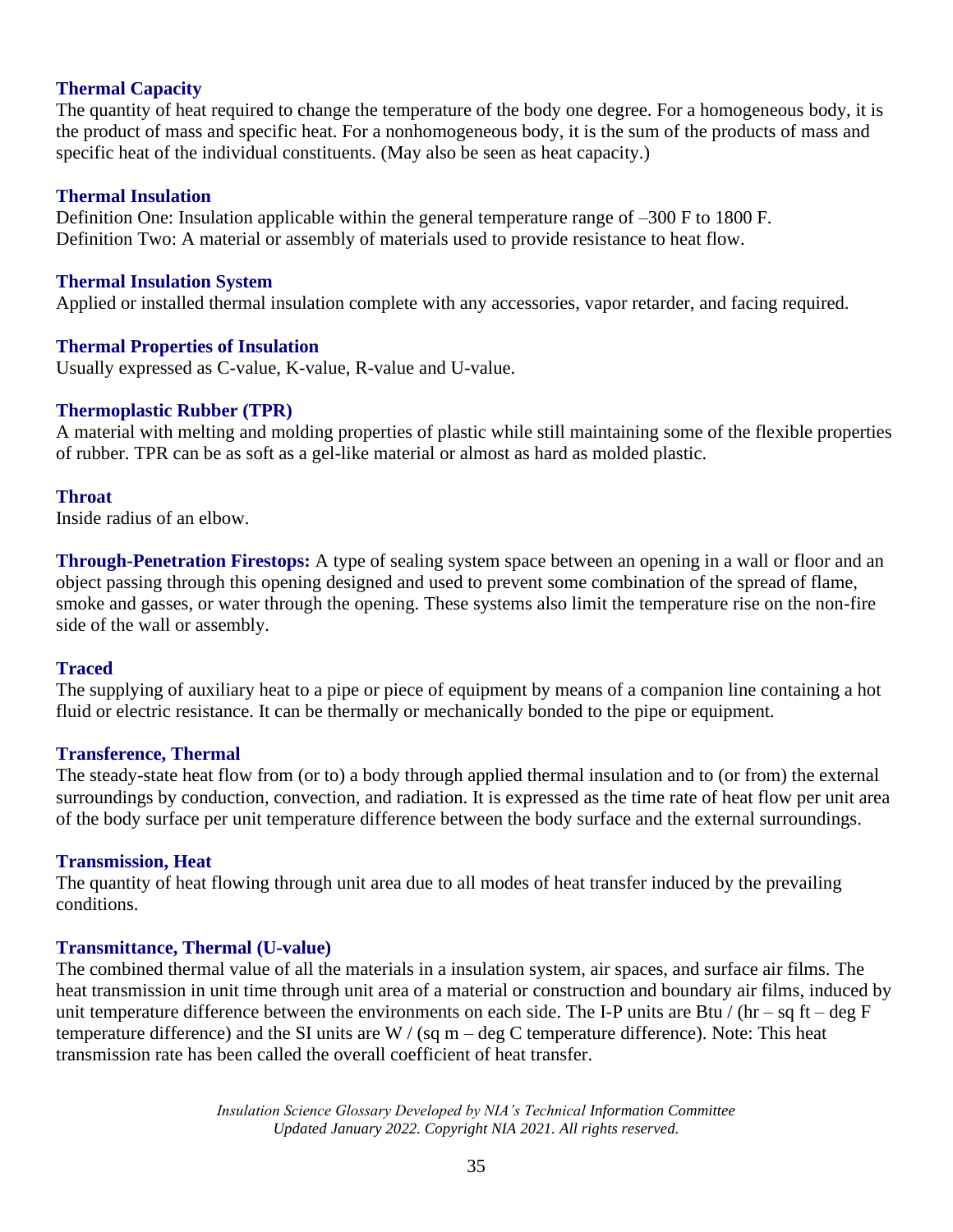## **T-Rating**

A rating usually expressed in hours indicating the length of time that the temperature on the non-fire side of a fire-rated assembly exceeds 325°F above its ambient temperature as determined by ASTM E-814 (UL-1479).

## **Tube Turn (Bend)**

Pipe, factory or field formed, to pre-determined radii.

## **UL**

Underwriters Laboratories. An independent materials testing company. UL provides testing, evaluation, and listing services for products having specific safety-related features. UL test standards generally are similar to ASTM International standards when both exist.

## **Underground**

Insulation applied on piping and equipment located below grade and in direct contact with the surrounding soil.

## **Union**

A coupling device for connecting pipes.

## **Urethane**

Plastic foam of rigid polyurethane closed-cell insulation in board, pipe insulation or foamed-in-place form.

## **U-Value (Transmittance)**

See Transmittance, Thermal (U-value)

## **Valve**

Any of various devices that regulate liquid or gas flow by opening, closing or obstructing its passage.

## **Vapor Drive** (in reference to water vapor)

The driving force for water vapor to diffuse from a location with a higher partial pressure of water vapor to a location with a lower partial pressure. The partial pressure of water vapor at any location is a factor of the total pressure (usually one atmosphere), the concentration of water vapor in the air, and the temperature of the air.

## **Vapor Stop**

Constructions in a pipe insulation system made up of materials that greatly impede the flow of liquid and gaseous water. Vapor stops are perpendicular to the pipe, adhere to the pipe, and adhere to the vapor retarder on the outer surface of the insulation. As a result of their performance and location, they are used to greatly limit the passage of liquid or gaseous water from one section of a pipe insulation system to another. If water or water vapor does enter one portion of a pipe insulation system, the presence of vapor stops on either side of this portion will limit the extent of damage that the water can cause. They are also used at insulation termination points to prevent intrusion of water (liquid) or water vapor into the insulation system.

## **Ventilating Air**

Air supplied to or removed from any space by natural or mechanical means.

## **Ventilating Duct**

Duct supplying or removing air by natural or mechanical means.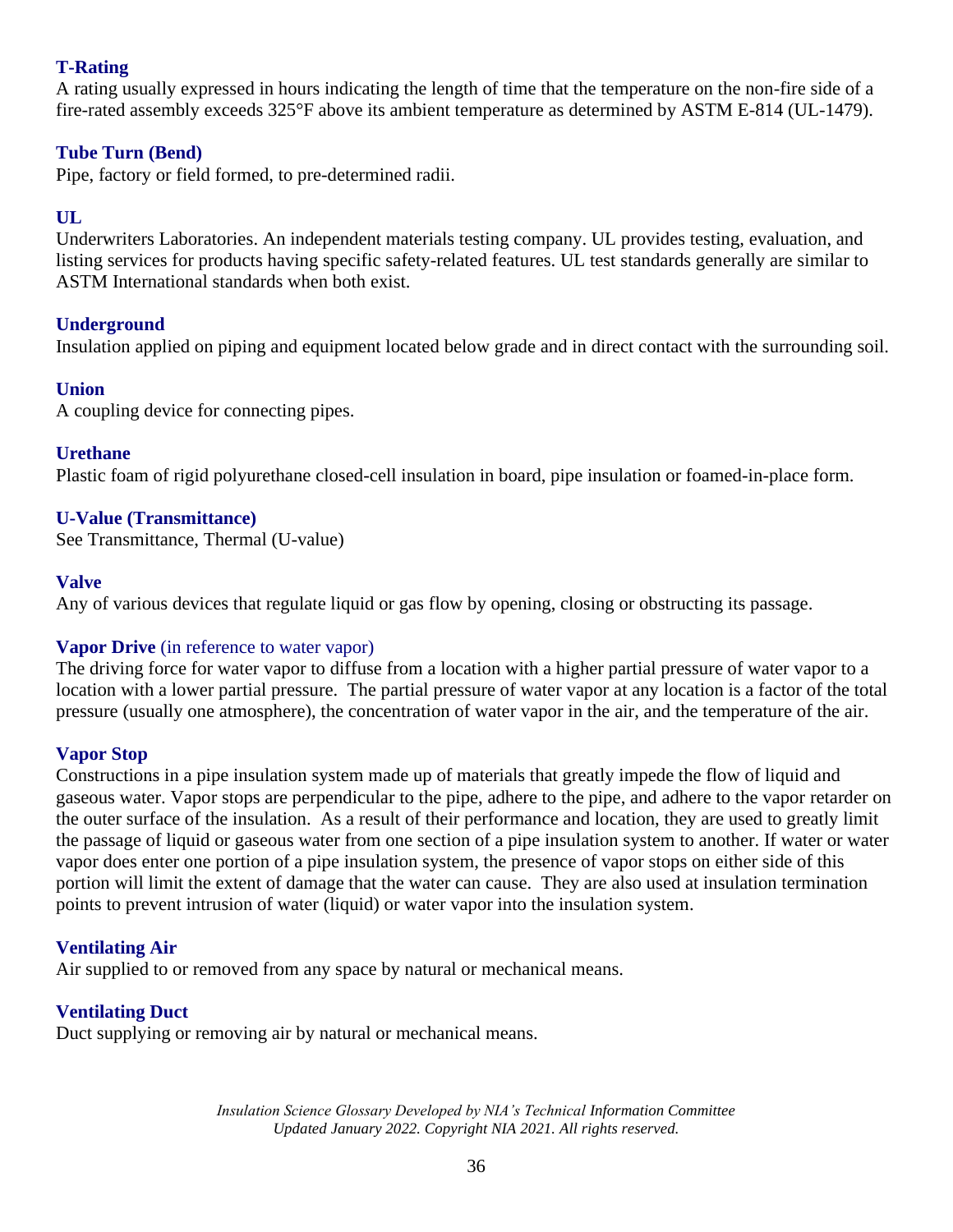## **Vermiculite**

Insulation composed of natural vermiculite ore expanded to form an exfoliated structure.

## **Vertical Piping**

Any piping that is less than 45° from the vertical plane.

### **V-Grooved Insulation**

Rigid or flexible insulation board that may be laminated to a fabric or other flexible facing material and then shaped by cutting a series of Vs into the insulation in such a way that the resulting system can be wrapped around a pipe, tank, or duct. (See also Scored Insulation)

### **Vibration Resistance**

The property of a material that indicates its ability to resist mechanical vibration without wearing away, setting or dusting.

### **Vinyl**

The name of a class of resins or sheeting.

### **Warpage**

The change in the flatness of a material caused by differences in the temperature and/or humidities applied to opposite surfaces of the material.

### **Washer (Insulation Clip)**

Self-locking flat metal device applied to anchor pins to secure the insulation in place.

### **Water Absorption**

The increase in weight of a material expressed as a percentage of its dry weight or volume after immersion in water for a specified time.

### **Water Resistant**

Capable of withstanding limited exposure to water.

### **Water Vapor Diffusion**

The process by which water vapor spreads or moves through permeable materials caused by a difference in water vapor pressure.

### **Water Vapor Permeability**

The time rate of water vapor transmission through unit area of flat material of unit thickness induced by unit vapor pressure difference between two specific surfaces, under specified temperature and humidity. Water vapor permeability is measured in the IP system in perm inches.

### **Water Vapor Permeance**

The time rate of water vapor transmission through unit area of flat material or construction induced by unit vapor pressure difference between two specific surfaces, under specified temperature and humidity conditions. Water vapor permeance is measured in IP system in units of perm.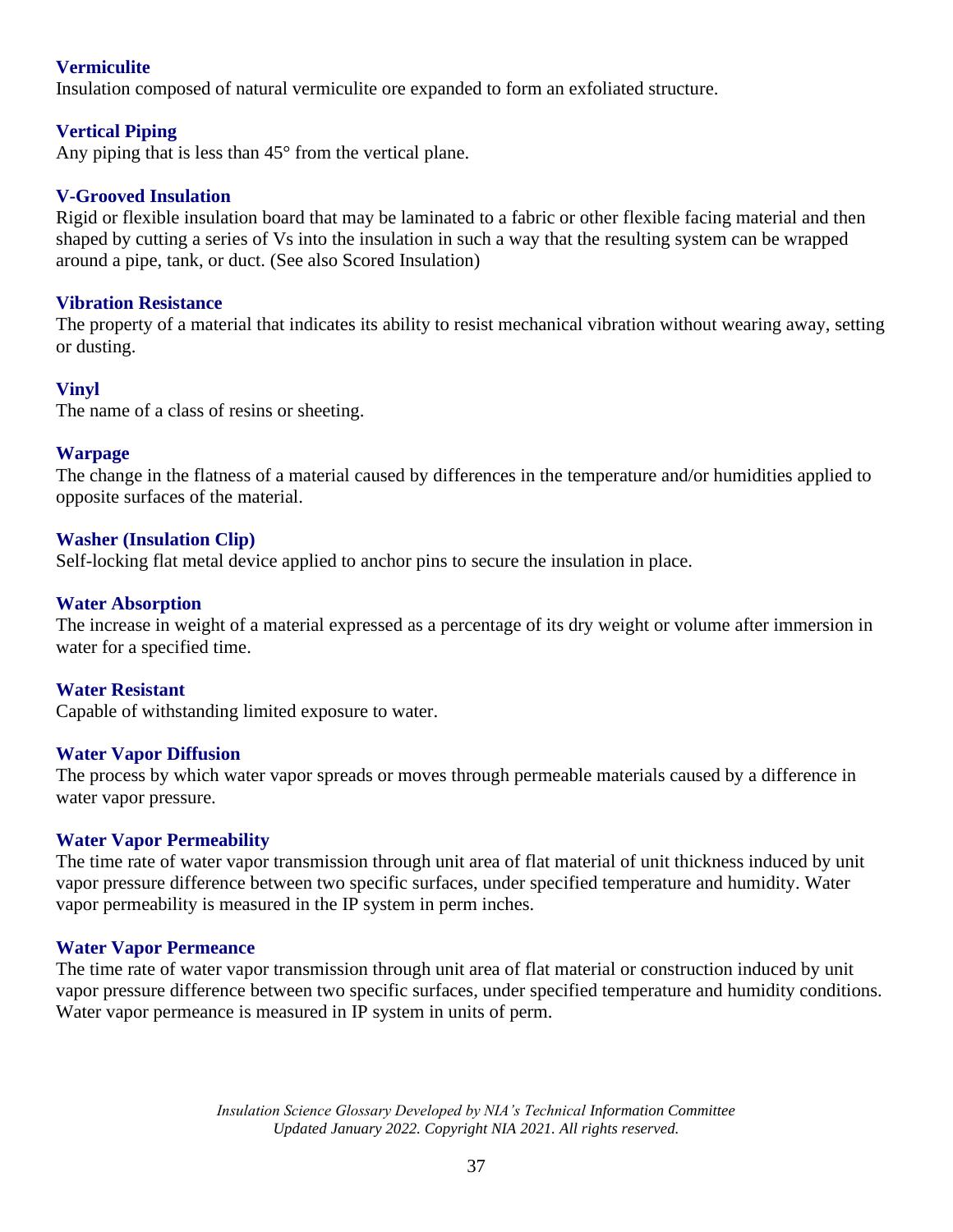### **Water Vapor Pressure**

The pressure of water vapor at a given temperature; also the component of atmospheric pressure contributed by the presence of water vapor.

#### **Water Vapor Resistance**

The steady state vapor pressure difference that induces unit time rate of vapor flow through unit area of a flat material (or construction that acts like a homogeneous body) for specific conditions of temperature and relative humidity at each surface.

#### **Water Vapor Resistivity**

The steady state vapor pressure difference that induces unit time rate of vapor flow through unit area and unit thickness of a flat material (or construction that acts like a homogeneous body), for specific conditions of temperature and relative humidity at each surface.

#### **Water Vapor Retarder (Barrier)**

A material or system that significantly impedes the transmission of water vapor under specified conditions.

#### **Water Vapor Retarder Jacket**

Any material or composite meeting the requirements of a water vapor retarder and used for the jacketing of insulation material. It may be factory furnished or field applied and may or may not be adhered to the insulation material.

### **Water Vapor Transmission Rate (WVTR)**

The steady state water vapor flow in unit time through unit area of a body, normal to specific parallel surfaces, under specific conditions of temperature and humidity at each surface. The I-P units are lbs / hr – ft<sup>2</sup>; the SI units are grams /  $hr - m^2$ .

#### **Waterproof**

Impervious to prolonged exposure to water or water entry.

#### **Weather/Vapor-Retarder (barrier)**

A vapor retarder that also protects from atmospheric conditions.

#### **Weather Barrier**

A breather jacket or coating which allows passage of water vapor yet protects from atmospheric conditions.

#### **Weld Pin**

Made of carbon steel, stainless steel or aluminum in various lengths for attaching insulation to metal surfaces. Applied by welding, usually with a weld gun.